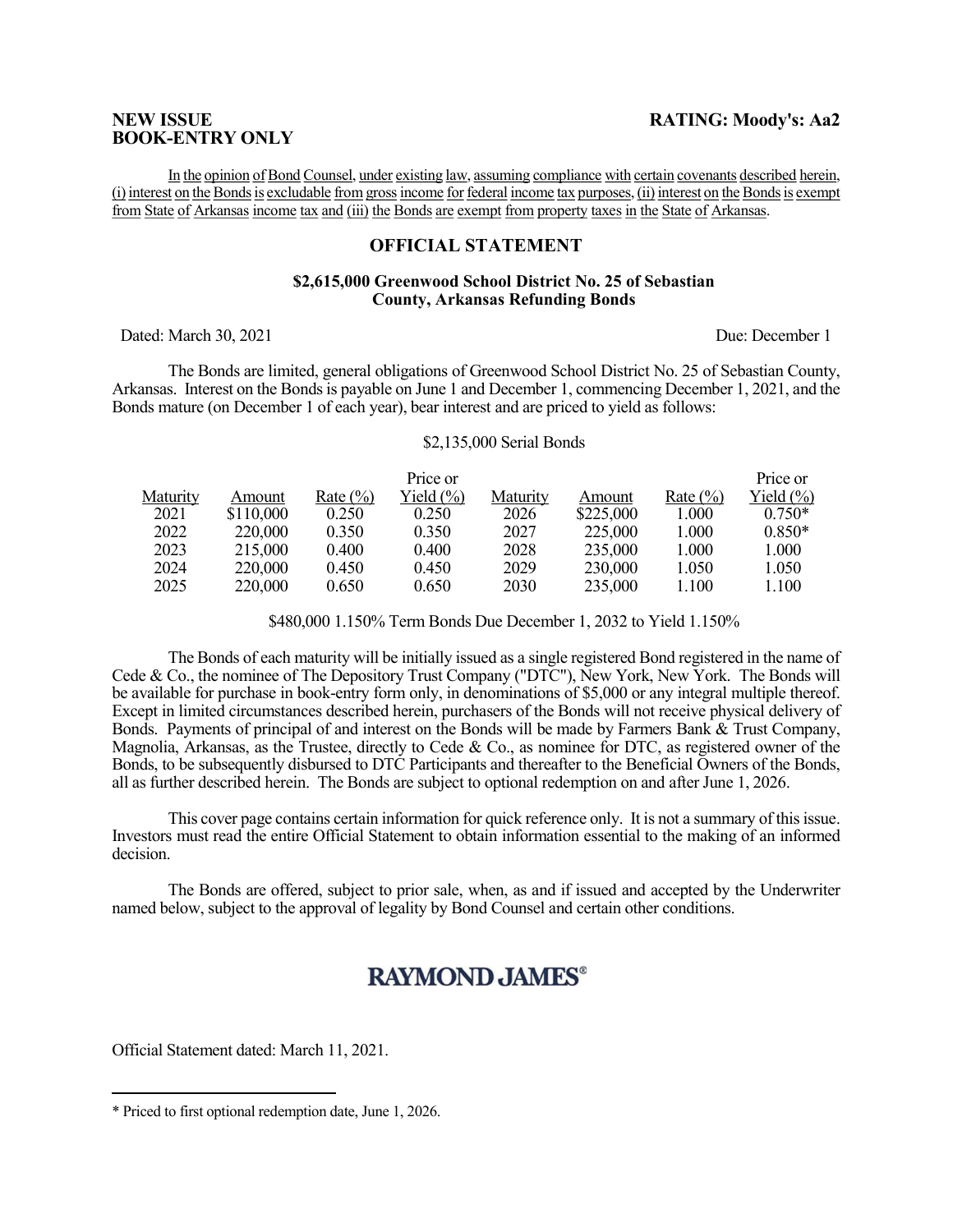No dealer, broker, salesman or other person has been authorized by the District or the Underwriter to give any information or to make any representations other than contained in this Official Statement, and, if given or made, such other information or representations must not be relied upon as having been authorized by any of the foregoing. This Official Statement does not constitute an offer to sell or a solicitation of an offer to buy nor shall there be any offer, solicitation or sale of the Bonds by or to any person in any jurisdiction in which it is unlawful to make such offer, solicitation or sale. Neither the delivery of this Official Statement nor the sale of any of the Bonds implies that there has been no change in the matters described herein since the date hereof or that the information herein is correct as of any time subsequent to its date.

#### TABLE OF CONTENTS

| INTRODUCTION TO THE OFFICIAL STATEMENT                  | $\mathbf{1}$                                    |
|---------------------------------------------------------|-------------------------------------------------|
| <b>BONDS BEING OFFERED</b>                              | $\overline{2}$                                  |
| Book-Entry Only System                                  | $\overline{2}$                                  |
| Generally                                               | $\overline{4}$                                  |
| Authority                                               |                                                 |
| Purpose                                                 |                                                 |
| Sources and Uses of Funds                               |                                                 |
| Security and Source of Payment                          | 55556                                           |
| Developments                                            |                                                 |
| Redemption                                              | $\begin{array}{c} 6 \\ 7 \\ 7 \end{array}$      |
| Redemption of Prior Tax Bonds                           |                                                 |
| <b>Additional Parity Bonds</b>                          |                                                 |
| Priority Among Successive Bond Issues                   | $\overline{7}$                                  |
| DESCRIPTION OF THE SCHOOL DISTRICT                      | 8                                               |
| Area                                                    | 8                                               |
| Governmental Organization                               |                                                 |
| <b>Executive Officials</b>                              | $\begin{array}{c} 8 \\ 8 \\ 8 \\ 8 \end{array}$ |
| Services Provided                                       |                                                 |
| <b>School Buildings</b>                                 |                                                 |
| School Enrollment and Population                        | $\begin{array}{c} 9 \\ 9 \\ 9 \end{array}$      |
| Accreditation                                           |                                                 |
| <b>Assessed Valuation</b>                               |                                                 |
| <b>Financial Institution Deposits</b>                   | 10                                              |
| Major Employers                                         | 10                                              |
| Employees                                               | 10                                              |
| <b>DEBT STRUCTURE</b>                                   | 10                                              |
| <b>Outstanding Indebtedness</b>                         | 10                                              |
| Parity Debt                                             | 11                                              |
| Debt Ratio                                              | 11                                              |
| Computation of Dollar Amount of Debt Service Tax Levied | 11                                              |
| Debt Service Schedule and Coverage                      | 13                                              |
| Pledge of State Aid                                     | 13                                              |
| Uniform Rate of Tax                                     | 13                                              |
| Defaults                                                | 13                                              |
| <b>Infectious Disease Outbreak</b>                      | 14                                              |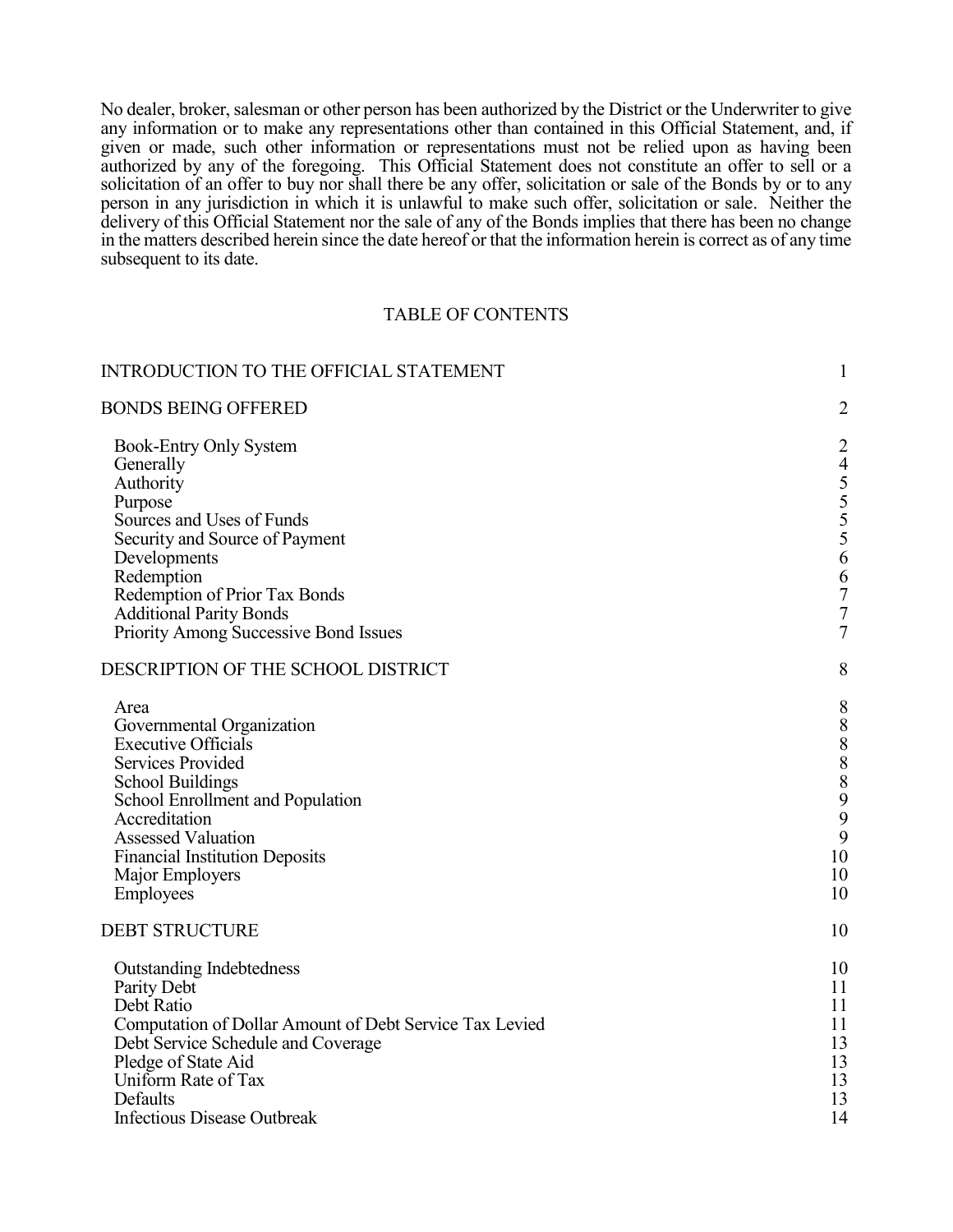| THE RESOLUTION |  |
|----------------|--|
|----------------|--|

| <b>Bond Fund</b><br>Deposit of Sale Proceeds<br><b>Investments</b><br>Trustee<br>Modification of Terms of Bonds<br>Defeasance<br><b>Defaults and Remedies</b>                                                                                                                  | 14<br>14<br>15<br>15<br>15<br>15<br>16 |
|--------------------------------------------------------------------------------------------------------------------------------------------------------------------------------------------------------------------------------------------------------------------------------|----------------------------------------|
| <b>FINANCIAL INFORMATION</b>                                                                                                                                                                                                                                                   | 17                                     |
| Sources and Uses of Funds<br>Collection of Taxes<br>Overlapping Ad Valorem Taxes<br>Assessment of Property and Collection of Property Taxes<br><b>Constitutional Amendment Affecting Personal Property Taxes</b><br>Constitutional Amendment Nos. 59 and 79<br>Major Taxpayers | 17<br>18<br>18<br>18<br>20<br>20<br>22 |
| <b>LEGAL MATTERS</b>                                                                                                                                                                                                                                                           | 22                                     |
| Litigation Over State Funding for Schools<br><b>Legal Proceedings</b><br>Legal Opinion<br>Tax Exemption<br>Non-Litigation Certificate<br><b>Official Statement Certificate</b>                                                                                                 | 22<br>23<br>23<br>23<br>24<br>25       |
| CONTINUING DISCLOSURE CERTIFICATE                                                                                                                                                                                                                                              | 25                                     |
| Purpose of the Continuing Disclosure Certificate<br>Provision of Annual Financial Information and Operating Data<br>Notice of Listed Events<br>District to Disseminate Information and Notices<br>Amendment; Waiver<br><b>Additional Information</b><br>Noncompliance          | 25<br>25<br>26<br>26<br>26<br>27<br>27 |
| CONTINUING DISCLOSURE PAST COMPLIANCE                                                                                                                                                                                                                                          | 27                                     |
| <b>MISCELLANEOUS</b>                                                                                                                                                                                                                                                           | 28                                     |
| <b>Bond Rating</b><br>Underwriting<br><b>Interest of Certain Persons</b>                                                                                                                                                                                                       | 28<br>28<br>28                         |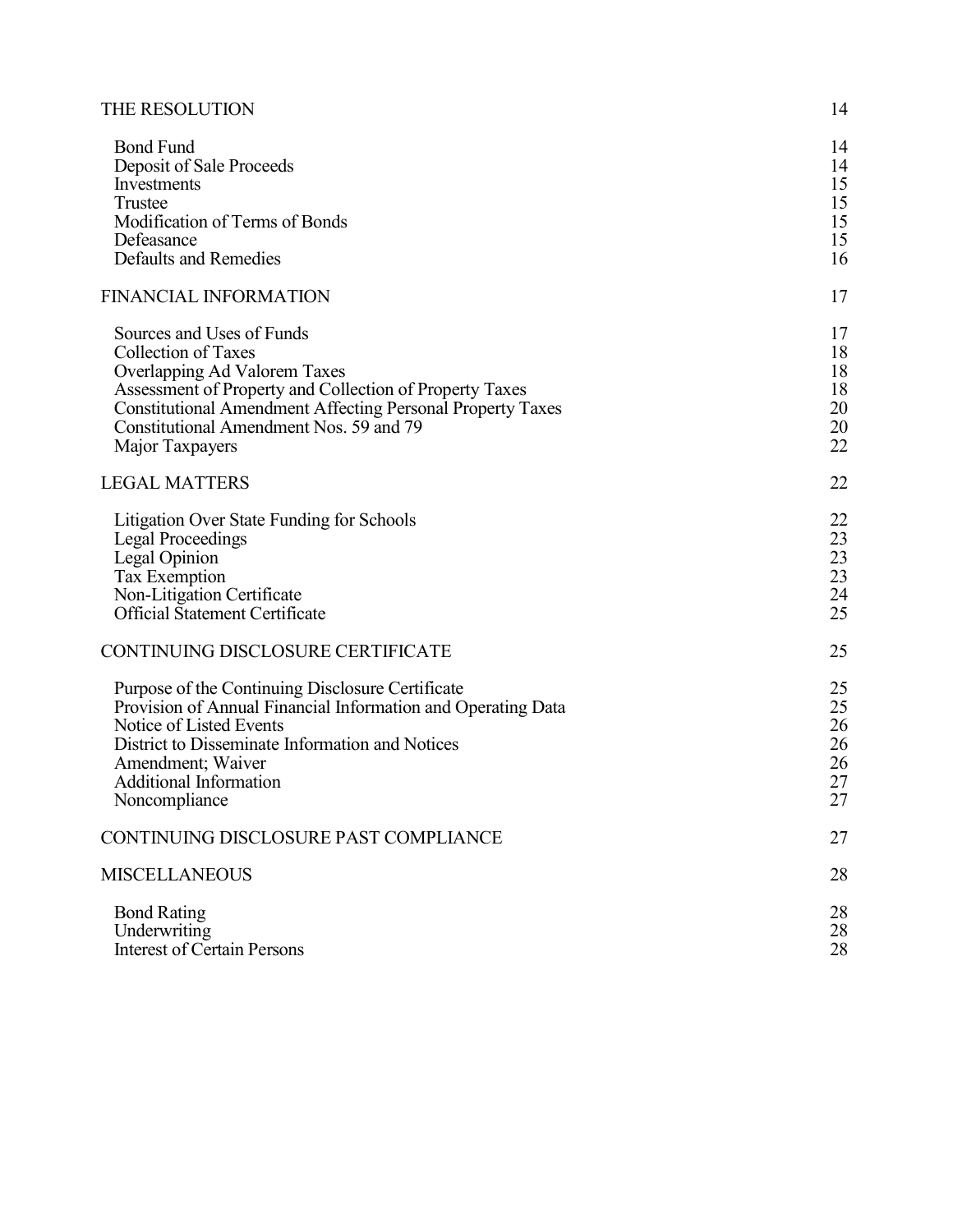# INTRODUCTION TO THE OFFICIAL STATEMENT

This introduction to the Official Statement is only a brief description and is subject in all respects to the more complete information contained in the Official Statement. The offering of the Bonds to potential investors is made only by means of the entire Official Statement, including the cover page.

Purpose of Official Statement. This Official Statement is provided to furnish certain information in connection with the issuance by Greenwood School District No. 25 of Sebastian County, Arkansas (the "District"), of its Refunding Bonds, dated March 30, 2021, in the aggregate principal amount of \$2,615,000 (the "Bonds").

Book-Entry Only System. The Bonds will be initially issued in book-entry form and purchasers of Bonds will not receive certificates representing their interests in the Bonds purchased. See BONDS BEING OFFERED, Book-Entry Only System. The Bonds will contain such other terms and provisions as described herein. See BONDS BEING OFFERED, Generally.

The District. The District is a school district duly established and existing under the Constitution and laws of the State of Arkansas for the purpose of providing public school education for persons residing within the geographic boundaries of the District. See **DESCRIPTION OF THE SCHOOL** DISTRICT.

Purpose. The Bonds are being issued to refund the District's Refunding Bonds, dated January 1, 2015 (the "Bonds Being Refunded"). See BONDS BEING OFFERED, Purpose.

Security and Source of Payment. The Bonds will be limited, general obligations of the District, secured by a pledge of the proceeds of a continuing debt service tax voted at the 2003 school election and pledged for the payment of a total proposed issue in the aggregate principal amount of \$32,050,000 (the "2003 Election Bonds"). The District's Refunding Bonds, Series A (Federally Taxable), dated October 1, 2003, issued in the principal amount of \$3,385,000 (the "Series A Bonds"), were the first part of the 2003 Election Bonds. The Series A Bonds were refunded by the District's Refunding Bonds, dated September 1, 2006 (the "Series 2006 Bonds"). The Series 2006 Bonds were refunded by the District's Refunding Bonds, dated June 1, 2011 (the "Series 2011 Bonds"). The District's Refunding and Construction Bonds, Series B, dated October 15, 2003, issued in the principal amount of \$24,645,000 (the "June Bonds"), were the second part of the 2003 Election Bonds. The Series B Bonds were refunded by the District's Refunding Bonds, dated June 1, 2009 (the "June 2009 Bonds"). The June 2009 Bonds were refunded by the District's Refunding Bonds, dated September 1, 2014 (the "Series 2014 Bonds"). The Series 2014 Bonds were refunded by the District's Refunding Bonds, dated September 5, 2019 (the "Series 2019 Bonds"). The District's Construction Bonds, Series C, dated May 1, 2004, issued in the principal amount of \$4,020,000 (the "Series C Bonds"), were the third and final part of the 2003 Election Bonds. The Series C Bonds were refunded by the District's Refunding Bonds, dated October 1, 2009 (the "October 2009 Bonds"). The October 2009 Bonds were refunded by the Bonds Being Refunded. The Series 2011 Bonds and the Series 2019 Bonds rank on a parity of security. These Bonds are subordinate to the pledge in favor of the Series 2011 Bonds and the Series 2019 Bonds. See **BONDS BEING OFFERED**, Security and Source of Payment.

Litigation Over State Funding for Schools. In an Order issued November 9, 1994, the Honorable Annabelle C. Imber held that the existing state funding system for public education violated the equal protection provision of the Arkansas Constitution and violated Article 14, § 1 of the Arkansas Constitution by "failing to provide a general, suitable and efficient system of free public education." Lake View School Dist. No. 15 of Phillips County, Arkansas v. Jim Guy Tucker, Case No. 92-5318 (1994). After years of litigation and legislation, the Arkansas Supreme Court concluded (on May 31, 2007) that the system of public school financing was now in constitutional compliance.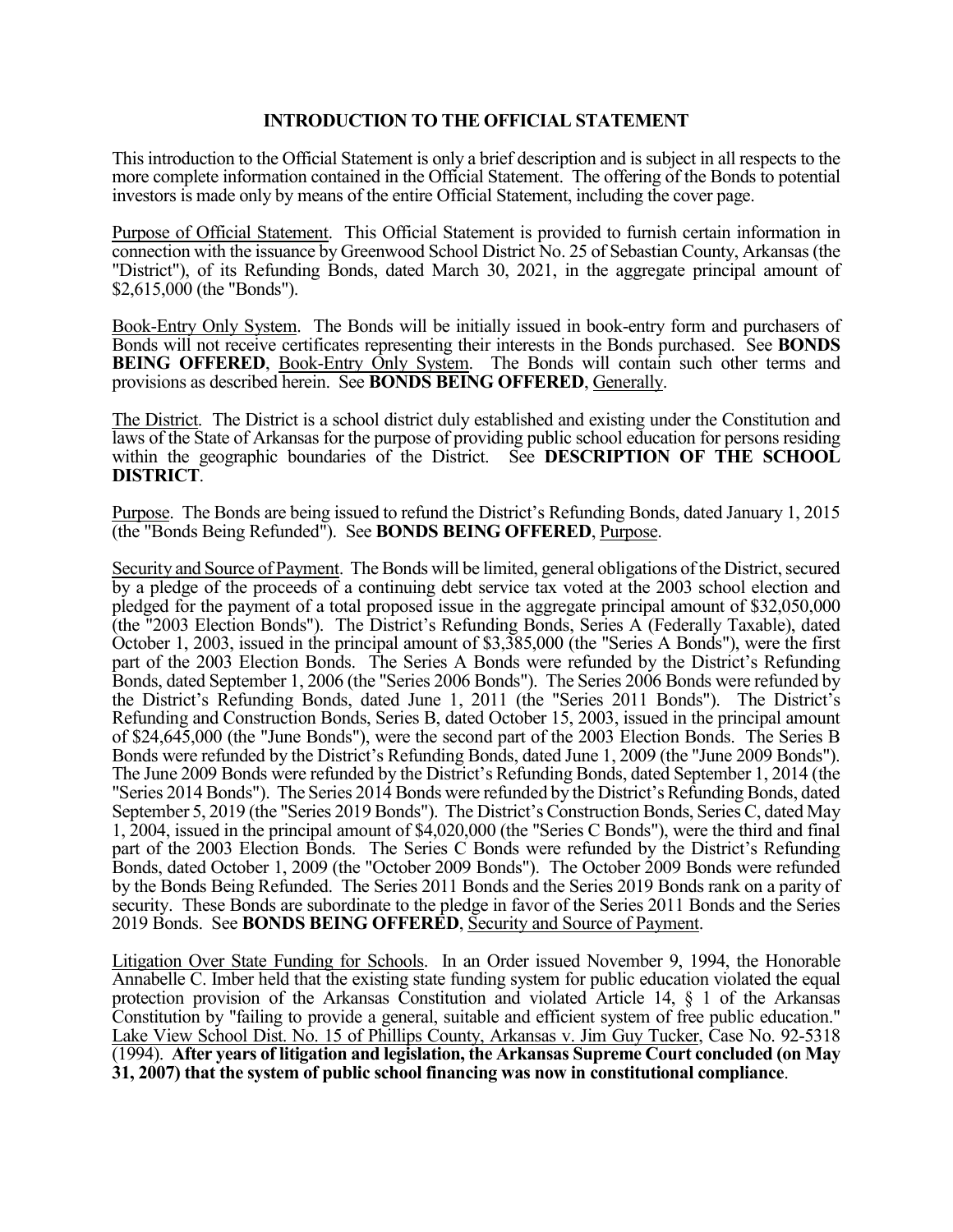At the 1996 general election, a Constitutional Amendment was passed ("Amendment No. 74") which establishes a statewide 25-mill property tax minimum for maintenance and operation of the public schools (the "Uniform Rate of Tax"). The Uniform Rate of Tax replaces that portion of local school district ad valorem taxes available for maintenance and operation. The Uniform Rate of Tax is to be collected in the same manner as other school property taxes, but the revenues generated from the Uniform Rate of Tax are remitted to the State Treasurer for distribution to the school districts.

Redemption. The Bonds are subject to optional redemption on and after June 1, 2026. The Bonds maturing on December 1, 2032 are subject to mandatory sinking fund redemption as described herein. The Trustee shall give at least thirty (30) days' notice of redemption. See BONDS BEING OFFERED, Redemption.

Denominations and Registration. The Bonds are issuable only as fully registered bonds, without coupons, in the denomination of \$5,000 or an integral multiple thereof. Interest is payable December 1, 2021, and semiannually thereafter on each June 1 and December 1. Unless the Bonds are in bookentry form, payment of principal of the Bonds will be made to the owners of the Bonds at the principal office of Farmers Bank & Trust Company, Magnolia, Arkansas (the "Trustee"). Interest is payable by check mailed by the Trustee to the registered owners as of the Record Date (herein defined) for each interest payment date. A Bond may be transferred, in whole or in part (in integral multiples of \$5,000), but only upon delivery of the Bond, together with a written instrument of transfer, to the Trustee. See BONDS BEING OFFERED, Generally and Book-Entry Only System.

Tax Exemption. In the opinion of Friday, Eldredge & Clark, LLP, as Bond Counsel ("Bond Counsel") under existing law, assuming compliance with certain covenants described herein, (i) interest on the Bonds is excludable from gross income for federal income tax purposes, (ii) interest on the Bonds is not an item of tax preference for purposes of the federal alternative minimum tax, (iii) the Bonds are "qualified tax-exempt obligations" within the meaning of Section 265 of the Internal Revenue Code of 1986, as amended (the "Code"), (iv)interest on the Bonds is exempt from State of Arkansas income tax and (v) the Bonds are exempt from property taxes in the State of Arkansas. See LEGAL MATTERS, Tax Exemption.

Municipal Advisor. The District has employed Stephens Inc. as Municipal Advisor to assist the District in the sale and issuance of the Bonds (the "Municipal Advisor"). See MISCELLANEOUS, Interest of Certain Persons.

Authority. The Bonds are being issued under the authority of the Constitution and laws of the State of Arkansas, including particularly Amendment No. 40 and No. 74 to the Arkansas Constitution and A.C.A. §§ 6-20-1201 et. seq., and a resolution of the Board of Directors of the District (the "Resolution") and approval by the Commissioner, Division of Elementary and Secondary Education. See BONDS BEING OFFERED, Authority, and THE RESOLUTION.

Delivery of Bonds. It is expected that the Bonds will be available for delivery on or about March 30, 2021.

This Official Statement speaks only as of its date, and the information contained herein is subject to change.

# BONDS BEING OFFERED

Book-Entry Only System. DTC, or its successor, will act as securities depository for the Bonds. The Bonds will each be issued as fully-registered securities registered in the name of Cede & Co. (DTC's partnership nominee) or such other name as may be requested by an authorized representative of DTC. One fully-registered Bond certificate for each maturity will be issued in the principal amount of the maturity and will be deposited with DTC.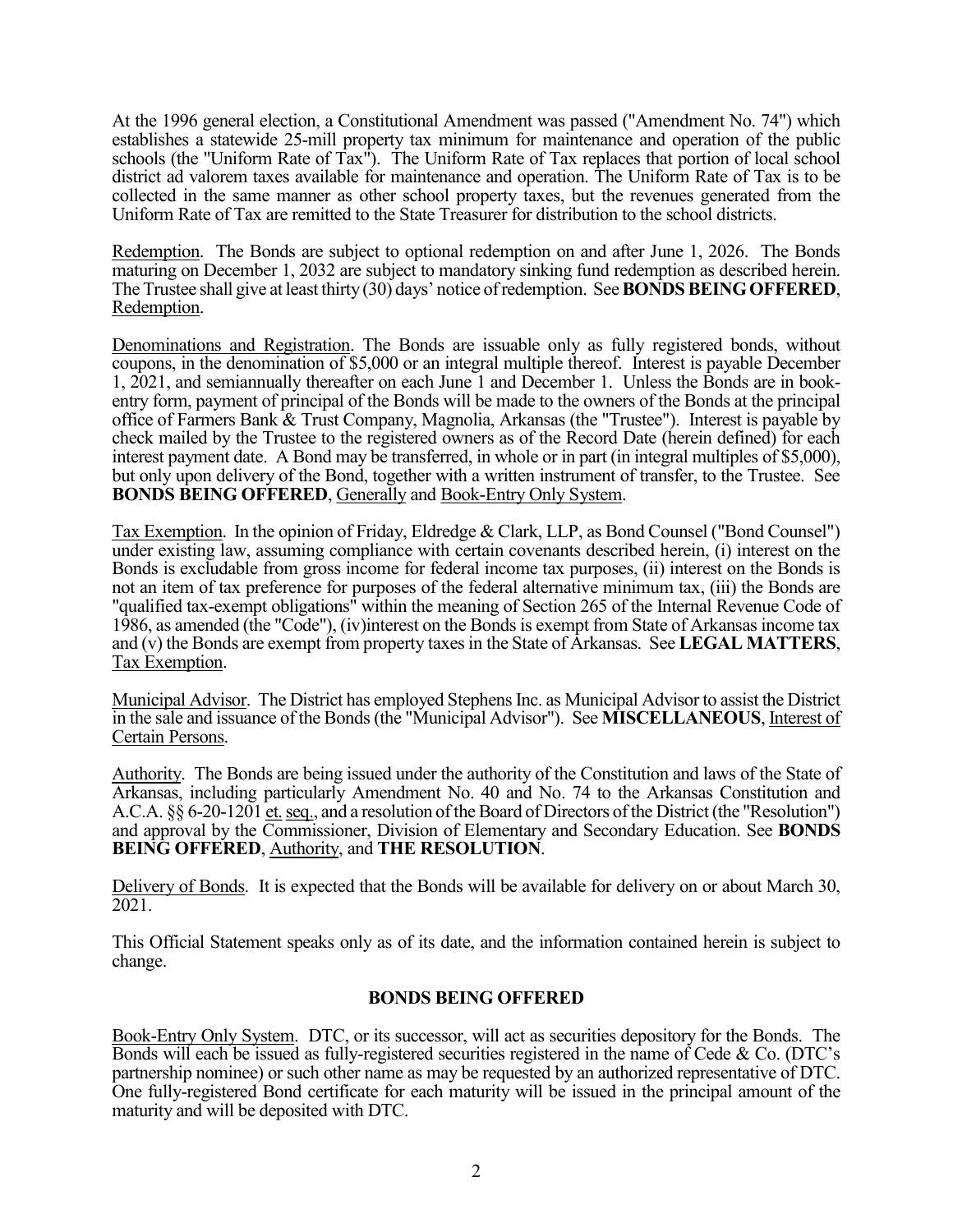DTC is a limited-purpose trust company organized under the New York Banking Law, a "banking organization" within the meaning of the New York Banking Law, a member of the Federal Reserve System, a "clearing corporation" within the meaning of the New York Uniform Commercial Code, and a "clearing agency" registered pursuant to the provisions of Section 17A of the Securities Exchange Act of 1934. DTC holds securities that its participants ("Direct Participants") deposit with DTC. DTC also facilitates the post-trade settlement among Direct Participants of sales and other securities transactions in deposited securities, through electronic computerized book-entry transfers and pledges between Direct Participants' accounts. This eliminates the need for physical movement of securities certificates. Direct Participants include both U.S. and non-U.S. securities brokers and dealers, banks, trust companies, clearing corporations, and certain other organizations. DTC is a wholly-owned subsidiary of The Depository Trust & Closing Corporation ("DTCC"). DTCC is the holding company for DTC, National Securities Clearing Corporation and Fixed Income Clearing Corporation, all of which are registered clearing agencies. DTCC is owned by the users of its regulated subsidiaries. Access to the DTC system is also available to others such as both U.S. and non-U.S. securities brokers and dealers, banks, trust companies and clearing corporations that clear through or maintain a custodial relationship with a Direct Participant, either directly or indirectly ("Indirect Participants"). The DTC Rules applicable to its Participants are on file with the Securities and Exchange Commission. More information about DTC can be found at www.dtcc.com.

Purchases of Bonds under the DTC system must be made by or through Direct Participants, which will receive a credit for the Bonds on DTC's records. The ownership interest of each actual purchaser of each Bond (referred to herein as "Beneficial Owner") is in turn to be recorded on the Direct and Indirect Participants' records. Beneficial Owners will not receive written confirmation from DTC of their purchase. Beneficial Owners are, however, expected to receive written confirmations providing details of the transaction, as well as periodic statements of their holdings, from the Direct or Indirect Participant through which the Beneficial Owner entered into the transaction. Transfers of ownership interests in the Bonds are to be accomplished by entries made on the books of Participants acting on behalf of Beneficial Owners. Beneficial Owners will not receive certificates representing their ownership interest in Bonds, except in the event that use of the book-entry system for the Bonds is discontinued.

To facilitate subsequent transfers, all Bonds deposited by Direct Participants with DTC are registered in the name of DTC's partnership nominee, Cede & Co., or such other name as may be requested by an authorized representative of DTC. The deposit of Bonds with DTC and their registration in the name of Cede & Co. or such other DTC nominee do not effect any change in beneficial ownership. DTC has no knowledge of the actual Beneficial Owners of the Bonds; DTC's records reflect only the identity of the Direct Participants to whose accounts such Bonds are credited, which may or may not be the Beneficial Owners. Direct and Indirect Participants will remain responsible for keeping account of their holdings on behalf of their customers.

Conveyance of notices and other communications by DTC to Direct Participants, by Direct Participants to Indirect Participants and by Direct Participants and Indirect Participants to Beneficial Owners will be governed by arrangements among them, subject to any statutory or regulatory requirements as may be in effect from time to time.

Redemption notices will be sent only to Cede & Co. If fewer than all of the Bonds are being redeemed, DTC's practice is to determine by lot the amount of the interest of each Direct Participant to be redeemed.

Neither DTC nor Cede & Co. (nor any other DTC nominee) will consent or vote with respect to the Bonds unless authorized by a Direct Participant in accordance with DTC's MMI Procedures. Under its usual procedures, DTC mails an Omnibus Proxy to the District as soon as possible after the record date. The Omnibus Proxy assigns Cede & Co.'s consenting or voting rights to those Direct Participants to whose accounts the Bonds are credited on the record date (identified in a listing attached to the Omnibus Proxy).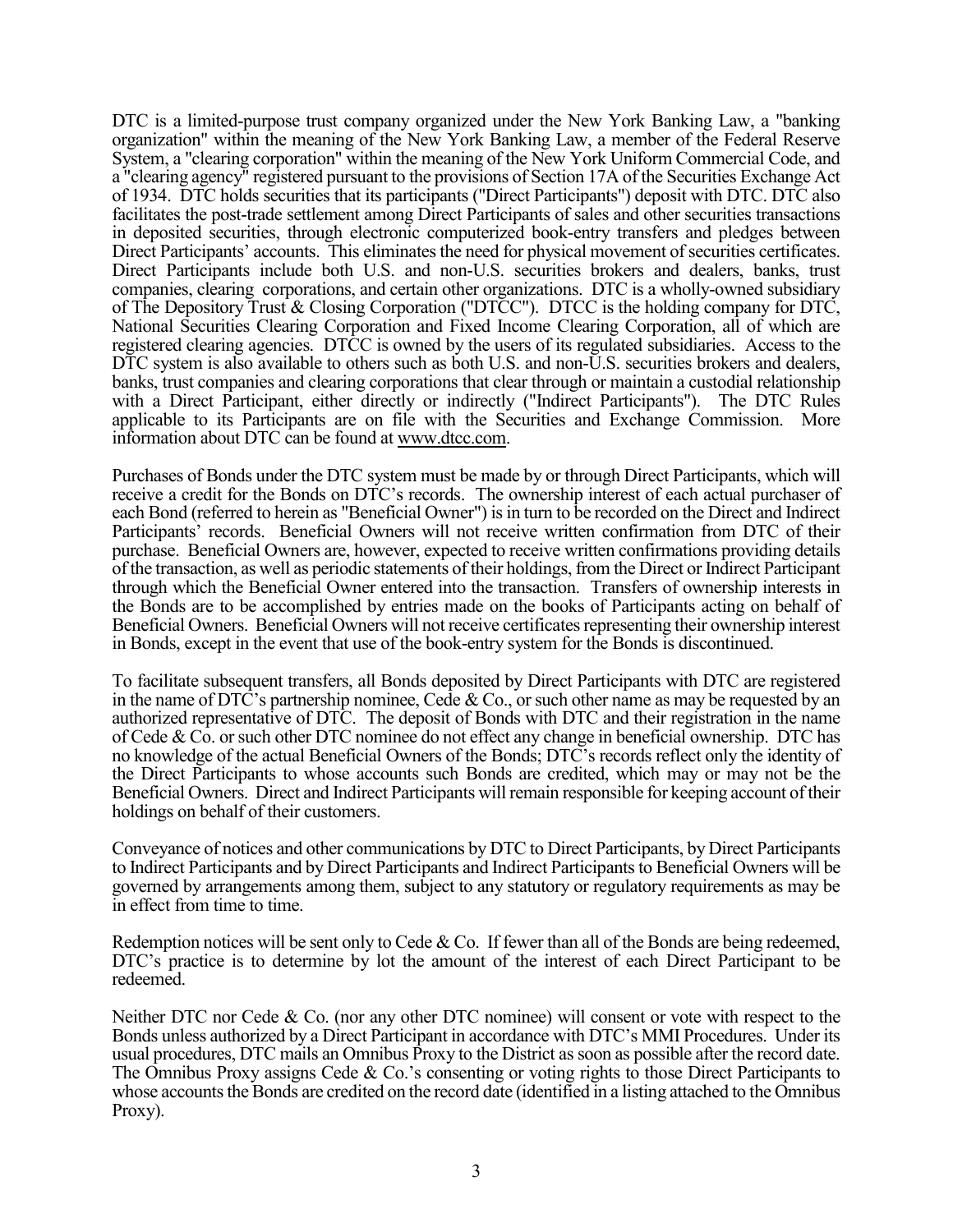Principal, interest and premium, if any, payments on the Bonds will be made to Cede  $\&$  Co., or such other nominee as may be requested by an authorized representative of DTC. DTC's practice is to credit Direct Participants' accounts upon DTC's receipt of funds and corresponding detail information from the District or Trustee, on the payable date in accordance with their respective holdings shown on DTC's records. Payments by Participants to Beneficial Owners will be governed by standing instructions and customary practices, as is the case with securities held for the accounts of customers in bearer form or registered in "street name," and will be the responsibility of such Participant and not of DTC, the Trustee, or the District, subject to any statutory or regulatory requirements as may be in effect from time to time. Payment of principal, interest and premium, if any, to Cede & Co. (or such other nominee as may be requested by an authorized representative of DTC) is the responsibility of the Trustee, disbursement of such payments to Direct Participants will be the responsibility of DTC, and disbursement of such payments to the Beneficial Owners shall be the responsibility of Direct and Indirect Participants.

DTC may discontinue providing its services as securities depository with respect to the Bonds at any time by giving reasonable notice to the District or the Trustee. Under such circumstances, in the event that a successor securities depository is not obtained, Bonds are required to be printed and delivered. The District may decide to discontinue use of the system of book-entry transfers through DTC (or a successor securities depository). In that event, Bonds will be printed and delivered.

The information concerning DTC and DTC's book-entry system set forth above has been obtained from DTC. Neither the Underwriter nor the District make any representation or warranty regarding the accuracy or completeness thereof.

So long as the Bonds are in book-entry only form, Cede & Co., as nominee for DTC, will be treated as the sole owner of the Bonds for all purposes under the Resolution including receipt of all principal of and interest on the Bonds, receipt of notices, voting and requesting or directing the Trustee to take or not to take, or consenting to, certain actions under the Resolution. The District and the Trustee have no responsibility or obligation to the Participants or the Beneficial Owners with respect to (a) the accuracy of any records maintained by DTC or any Participant; (b) the payment by any Participant of any amount due to any Beneficial Owner in respect of the principal of and interest on the Bonds; (c) the delivery or timeliness of delivery by any Participant of any notice to any Beneficial Owner which is required or permitted under the terms of the Resolution to be given to owners of Bonds; or (d) other action taken by DTC or Cede & Co. as owner of the Bonds.

Generally. The Bonds are issuable in the form and denominations and are in the total principal amount shown on the cover page, and will be dated, mature and bear interest as set out on the cover page. The Trustee will maintain books for the registration and transfer of ownership of the Bonds. Interest due on a Bond on each interest payment date will be paid to the person in whose name the Bond was registered at the close of business on the fifteenth day of the month (whether or not a business day) next preceding the interest payment date (the "Record Date"), irrespective of any transfer of the Bond subsequent to the Record Date and prior to the interest payment date. Payment of interest shall be made by the Trustee to such registered owner.

A Bond may be transferred, in whole or in part (in integral multiples of \$5,000), but only upon delivery of the Bond, together with a written instrument of transfer, to the Trustee. The transfer instrument must be signed by the registered owner or his attorney-in-fact or legal representative and the signature must be guaranteed by a guarantor acceptable to the Trustee. The transfer instrument shall state the name, mailing address and social security number or federal employer identification number of the transferee. Upon such transfer, the Trustee shall enter the transfer of ownership in the registration books and authenticate and deliver in the name or names of the new registered owner or owners a new fully registered Bond or Bonds of authorized denomination of the same maturity and interest rate for the aggregate principal amount of the Bond transferred.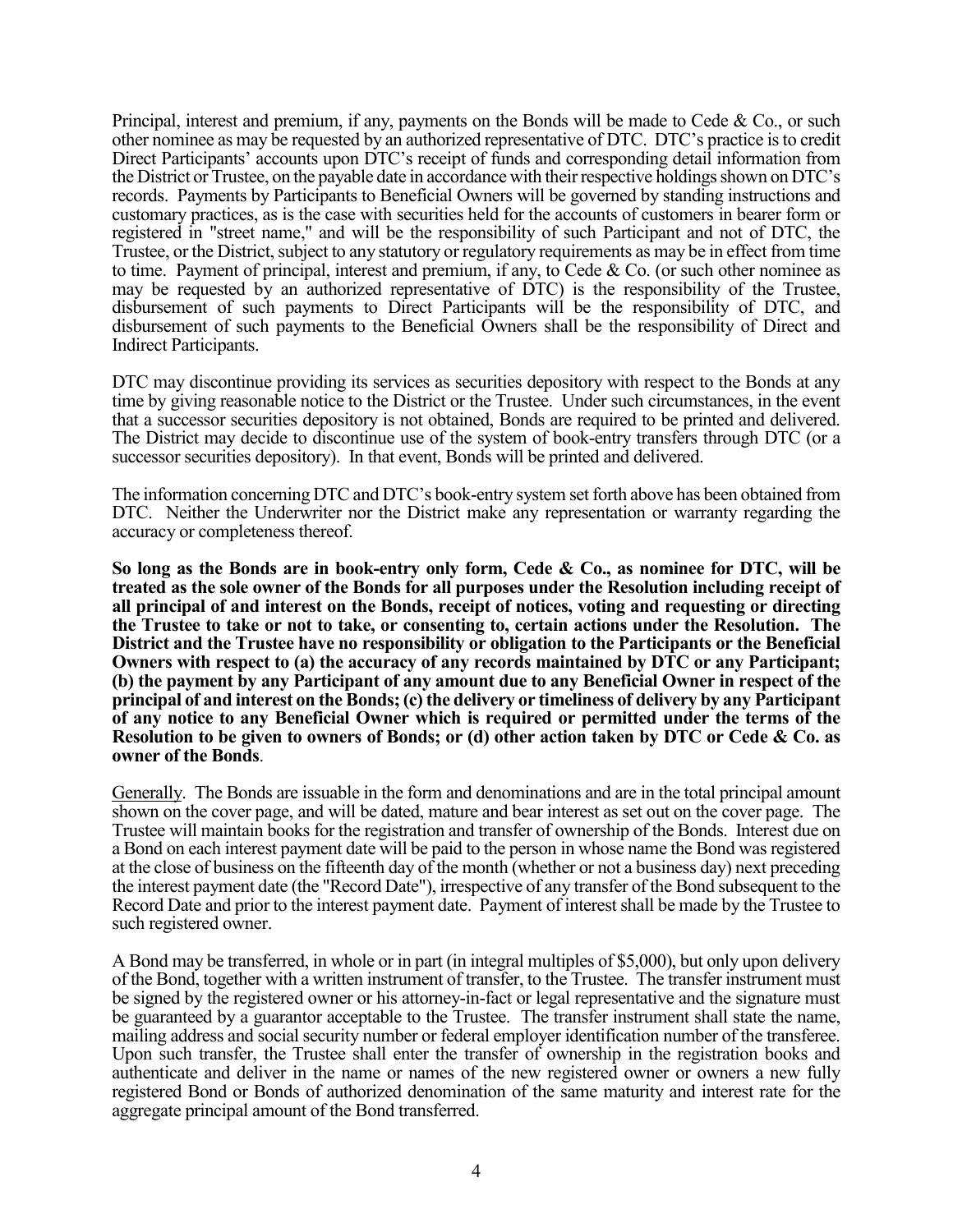Authority. The Bonds are being issued under the authority of the Constitution and laws of the State of Arkansas, including particularly Amendments No. 40 and No. 74 to the Arkansas Constitution and Ark. Code Ann. §§ 6-20-1201 et. seq., a resolution of the Board of Directors of the District (the "Resolution") and approval by the Commissioner, Division of Elementary and Secondary Education. For a summary of the Resolution, see THE RESOLUTION.

Amendments No. 40 and No. 74 to the Arkansas Constitution require the Board of Directors of each school district to prepare and make public not less than sixty days in advance of the annual school election a proposed budget of expenditures for the support of the public schools in the District, together with a rate of tax levy sufficient to provide the funds therefor. The tax rate is divided into  $(1)$ maintenance and operation millage, (2) current expenditure millage, (3) continuing debt service millage previously voted for the retirement of existing indebtedness and (4) any additional debt service millage for proposed new bonded indebtedness. If the proposed rate of tax levy is approved at the school election it becomes the rate of tax levy to be collected for the District in the next ensuing calendar year for use in the school fiscal year commencing July 1 of the calendar year in which collected. Debt service millage, once approved, is a continuing levy until retirement of the indebtedness for which voted. Maintenance and operation millage is voted for one year only, except that if the overall rate of tax levy is disapproved in the school election the millage rate for maintenance and operation remains at the rate last approved.

The issuance of refunding bonds by a school district is subject to the approval of the Commissioner, Division of Elementary and Secondary Education. The bonds must be offered for public sale, and the offering is subject to the approval of the Commissioner, Division of Elementary and Secondary Education. The Commissioner has approved the issuance of these Bonds and has approved the offering of the Bonds for sale. The sale and issuance of the Bonds have been, or will be, authorized by resolution of the Board of Directors of the District, the governing body of the District.

School district bonds may be issued for the purposes of acquiring sites for, building and equipping new school buildings, making additions and repairs to and equipping existing school buildings, purchasing and refurbishing school buses and for the purpose of refunding outstanding indebtedness.

Arkansas law authorizes the State Board of Education to set a maximum rate of interest for school bonds (the "Maximum Lawful Rate"). Bonds may be sold at a discount, but in no event shall the District be required to pay more than the Maximum Lawful Rate of interest on the amount received.

Purpose. The Bonds are being issued for the purpose of refunding the Bonds Being Refunded. The Bonds Being Refunded are dated, are in the outstanding principal amount and are to be called for redemption on the redemption date set out below:

| Date of Issue   | Principal Outstanding | <b>Redemption Date</b> |
|-----------------|-----------------------|------------------------|
| January 1, 2015 | \$2,540,000           | Aril 30, 2021          |

Sources and Uses of Funds. This issue of Bonds has been sized so as to provide funds only to accomplish the refunding of the Bonds Being Refunded and to pay the costs of issuance of the Bonds.

Security and Source of Payment. Pursuant to Ark. Code Ann. § 6-20-1223, the Bonds will enjoy the same security for their payment as was enjoyed by the Bonds Being Refunded prior to the defeasance. Thus, the Bonds will be limited, general obligations of the District, secured by a pledge of (1) the proceeds of a continuing debt service tax voted at the 2003 school election specifically for the payment of the 2003 Election Bonds, and (2) surplus revenues (being revenues in excess of the amounts necessary to insure the payment when due of principal of, interest on and trustee's and paying agent's fees in connection with the bonds for which voted) derived from debt service taxes heretofore or hereafter voted for payment of other bond issues of the District (subject to prior pledges of such surplus revenues) that may legally be used for the purpose of paying the principal of and interest on the 2003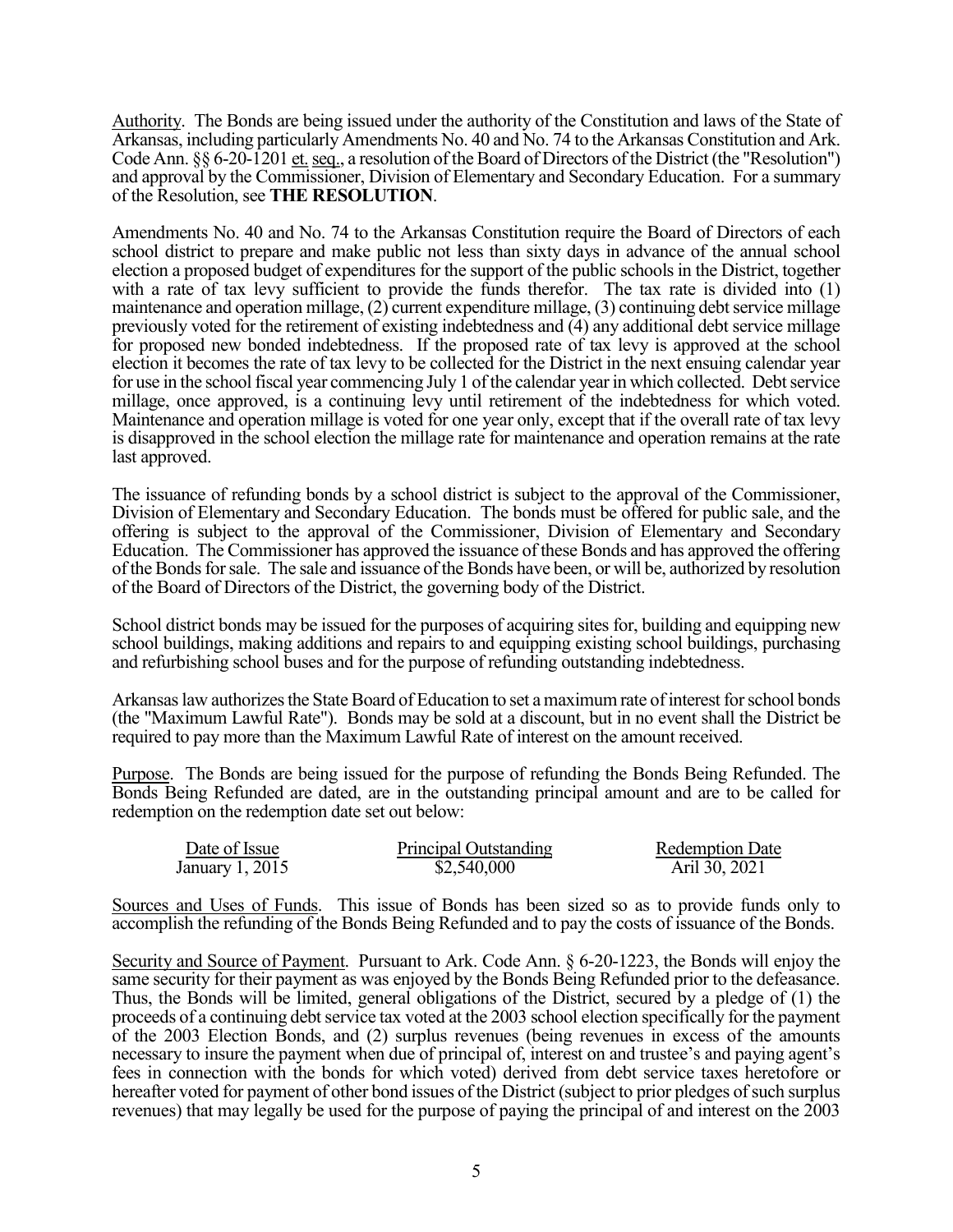Election Bonds. The Series 2011 Bonds and the Series 2019 Bonds rank on a parity of security. These Bonds are subordinate to the pledge in favor of the Series 2011 Bonds and the Series 2019 Bonds.

The tax specifically voted for payment of the 2003 Election Bonds, and thus pledged to the Series 2011 Bonds, the Series 2019 Bonds and these Bonds, is a tax of 13.7 mills on the dollar of the assessed valuation of taxable property in the District. See DEBT STRUCTURE, Computation of Dollar Amount of Debt Service Tax Levied.

See DEBT STRUCTURE, Outstanding Indebtedness, for a description of other debt and debt service taxes pledged.

In addition to the pledged revenues, the District will also covenant to use for payment of principal of and interest on the Bonds, as and to the extent necessary, all other revenues of the District that may legally be used for the purpose. The District may not legally pay debt service from revenues derived from the tax voted for maintenance and operation of schools.

Any surplus of the pledged revenues over and above the amount necessary to insure the payment as due of principal of, interest on and trustee fees in connection with the Bonds of this issue will be released from the pledge in favor of the Bonds and may be used for other school purposes.

The Bonds are not secured by any lien on or security interest in any physical properties of the District.

Developments. Various elected officials, public interest groups and individuals have indicated publicly that they consider ad valorem property taxation reform to be of significant public interest. At the 2000 general election, the electors of the State voted in favor of a new constitutional amendment ("Amendment No. 79") which does the following:

- 1. Limits the amount of assessment increases following reappraisal;
- 2. Limits assessment increases for people who are disabled or who are 65 years of age;
- 3. Provides for an annual state credit against ad valorem property tax on a homestead;
- 4. Equalizes real and personal millage rates;
- 5. Provides that reassessment must occur at least once every five years; and
- 6. Provides that rollback adjustments under Amendment No. 59 shall be determined after the adjustments are made to assessed value under Amendment No. 79.

The annual state credit began for taxes due in calendar year 2001. The tax reduction is reflected on the tax bill sent to the property owner by the county collector. The taxing units within the county are entitled to reimbursement of the reduction. See DEBT STRUCTURE, Computation of Dollar Amount of Debt Service Tax Levied.

Redemption. The Bonds are subject to optional and mandatory sinking fund redemption prior to maturity as follows:

(1) Optional Redemption. The Bonds are subject to redemption prior to maturity, at the option of the District, in whole or in part, at any time on or after June 1, 2026, at a redemption price equal to 100% of the principal amount redeemed plus accrued interest to the redemption date. If fewer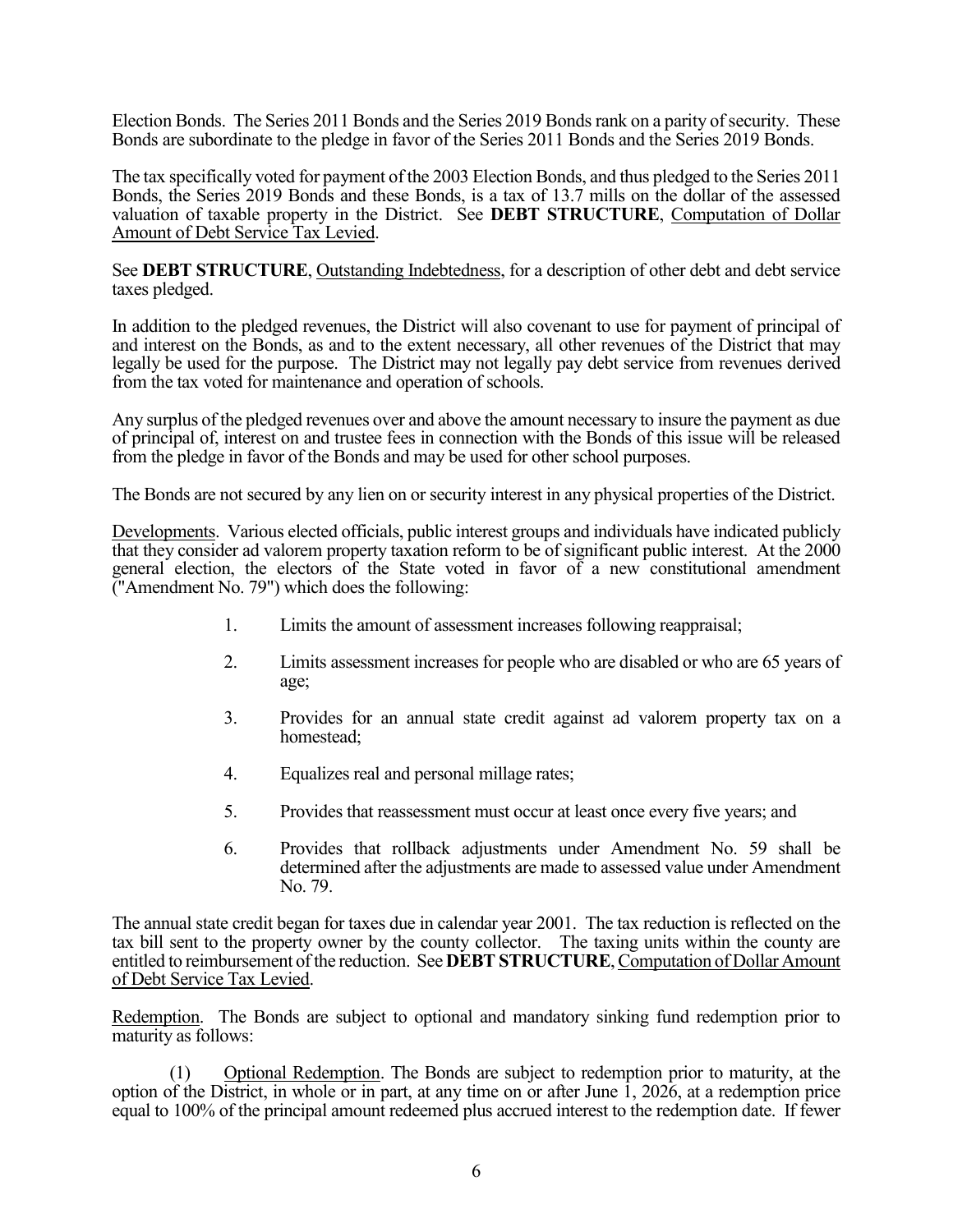than all of the Bonds are called for redemption, the particular maturities to be redeemed shall be selected by the District in its discretion. If fewer than all of the Bonds of any maturity shall be called for redemption, the particular Bonds or portion thereof to be redeemed from such maturity shall be selected by lot by the Trustee.

(2) Mandatory Sinking Fund Redemption. To the extent not previously redeemed, the Bonds maturing on December 1, 2032 are subject to mandatory sinking fund redemption in such manner as the Trustee may determine, on the dates and in the amounts set forth below, at a redemption price equal to the principal amount thereof plus accrued interest to date of redemption:

Bonds Maturing December 1, 2032

| Date                        | Amount    |
|-----------------------------|-----------|
| December 1, 2031            | \$240,000 |
| December 1, 2032 (maturity) | 240,000   |

Notice of early redemption identifying the Bonds or portions thereof (which must be \$5,000 or an integral multiple thereof) to be redeemed and the date fixed for redemption shall be sent by the Trustee, not less than 30 nor more than 60 days prior to the redemption date, by mail or by other standard means, including electronic or facsimile communications, to all registered owners of Bonds to be redeemed. Failure to send an appropriate notice or any such notice to one or more registered owners of Bonds to be redeemed shall not affect the validity of the proceedings for redemption of other Bonds as to which notice of redemption is duly given and in proper and timely fashion. All such Bonds or portions thereof thus called for redemption shall cease to bear interest on and after the date fixed for redemption, provided funds for redemption are on deposit with the Trustee at that time.

Notwithstanding the above, so long as the Bonds are issued in book-entry only form, if fewer than all the Bonds of an issue are called for redemption, the particular Bonds to be redeemed will be selected pursuant to the procedures established by DTC. So long as the Bonds are issued in book-entry only form, notice of redemption will be given only to Cede & Co., as nominee for DTC. The Trustee will not give any notice of redemption to the Beneficial Owners of the Bonds.

Redemption of Prior Tax Bonds. The District will covenant that it will not, so long as any of these Bonds remain outstanding, redeem, prior to their maturity, any bonds of another issue for the payment of which a specific debt service tax was voted prior to issuance of these Bonds unless, after such redemption, a continuing annual tax of not less than the same number of mills and of not less than the same duration as was pledged to the redeemed bonds remains pledged to these Bonds or other bonds of the District.

Additional Parity Bonds. No additional bonds may be issued on a parity of security with these Bonds. These Bonds are subordinate to the pledge of revenues to the Series 2011 Bonds and the Series 2019 Bonds.

Priority Among Successive Bond Issues. Other additional bonds may be issued by the District from time to time in accordance with law for the purpose of financing additional capital improvements. If the District, prior to issuance of these Bonds, has reserved the right to issue additional bonds on a parity of security with previously issued bonds, such additional bonds will have a prior claim and pledge over these Bonds as to all revenues pledged to such additional bonds. See DEBT STRUCTURE, Parity Debt, for a description of any authorized and unissued parity debt. Otherwise, any additional bonds shall be subordinate to these Bonds and the pledge of revenues to these Bonds.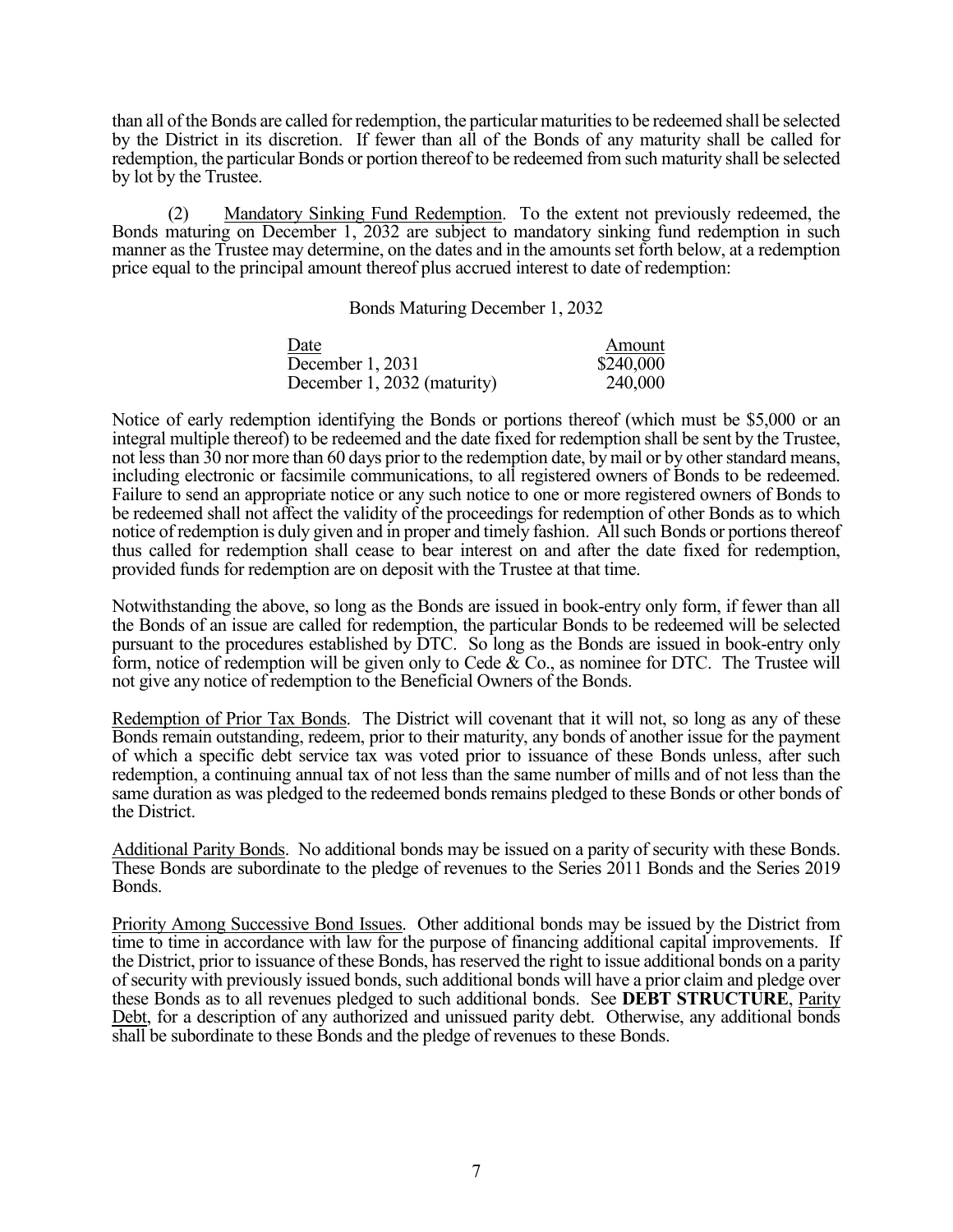# DESCRIPTION OF THE SCHOOL DISTRICT

Area. The area of the District is approximately 171 square miles, all located in Sebastian County. The only incorporated municipalities located, in whole or in part, within the boundaries of the District are Greenwood, Barling and Fort Smith.

Governmental Organization. The governing body of the District is a Board of Directors, elected for staggered terms at the annual school election. The term of each Director ends at an annual school election, but the Director continues to serve until a successor has been elected and qualified. The present members of the Board of Directors of the District are as follows:

| Term Expires |
|--------------|
| 2021         |
| 2022         |
| 2023         |
| 2023         |
| 2024         |
| 2024         |
| 2026         |
|              |

At the first regular meeting following the annual school election, the Board of Directors elects one of their number President, one of their number Vice President, and also elects a Secretary who may, but need not be, a member of the Board. These officers serve terms of one year. The present officers are: President, Dr. Brad Johnson, Vice President, Jeff Turner, and Secretary, Clifton James.

The Board of Directors has authority to do all things necessary for the conduct of an efficient public school system in the District.

Executive Officials. All employees of the District are employed by the Board of Directors. The chief executive employee is the Superintendent of Schools. The present Superintendent is John Ciesla, who has been employed by contract for a term ending June 30, 2024.

Services Provided. The District operates a public school system, consisting of pre-kindergarten, kindergarten and grades 1 through 12, for the purpose of educating the children residing within the District. The principal funding sources for the District are: (1) funds received from the State of Arkansas, (2) ad valorem taxes on the real and tangible personal property located within the boundaries of the District (see BONDS BEING OFFERED, Developments), and (3) funds received from the United States of America.

There have been no recent major changes or interruptions in the educational services provided by the District.

School Buildings. The school buildings presently operated by the District are as follows:

|                               |         | Year in Which  |             |
|-------------------------------|---------|----------------|-------------|
|                               |         | Construction   | Present     |
|                               |         | Or Most Recent | Condition   |
|                               | Grades  | Renovation     | (Good, Fair |
| Name of School                | Housed  | Completed      | $or Poor$ ) |
| <b>East Pointe Elementary</b> | $K-4$   | 1999           | Good        |
| Westwood Elementary           | Pre K-4 | 2017           | Good        |
| East Hills Middle             | $5-6$   | 2010           | Good        |
| Greenwood Junior              | $7 - 8$ | 2017           | Good        |
| Greenwood Freshman Center     | 9       | 2016           | Good        |
| Greenwood High                | 10-12   | 2016           | Good        |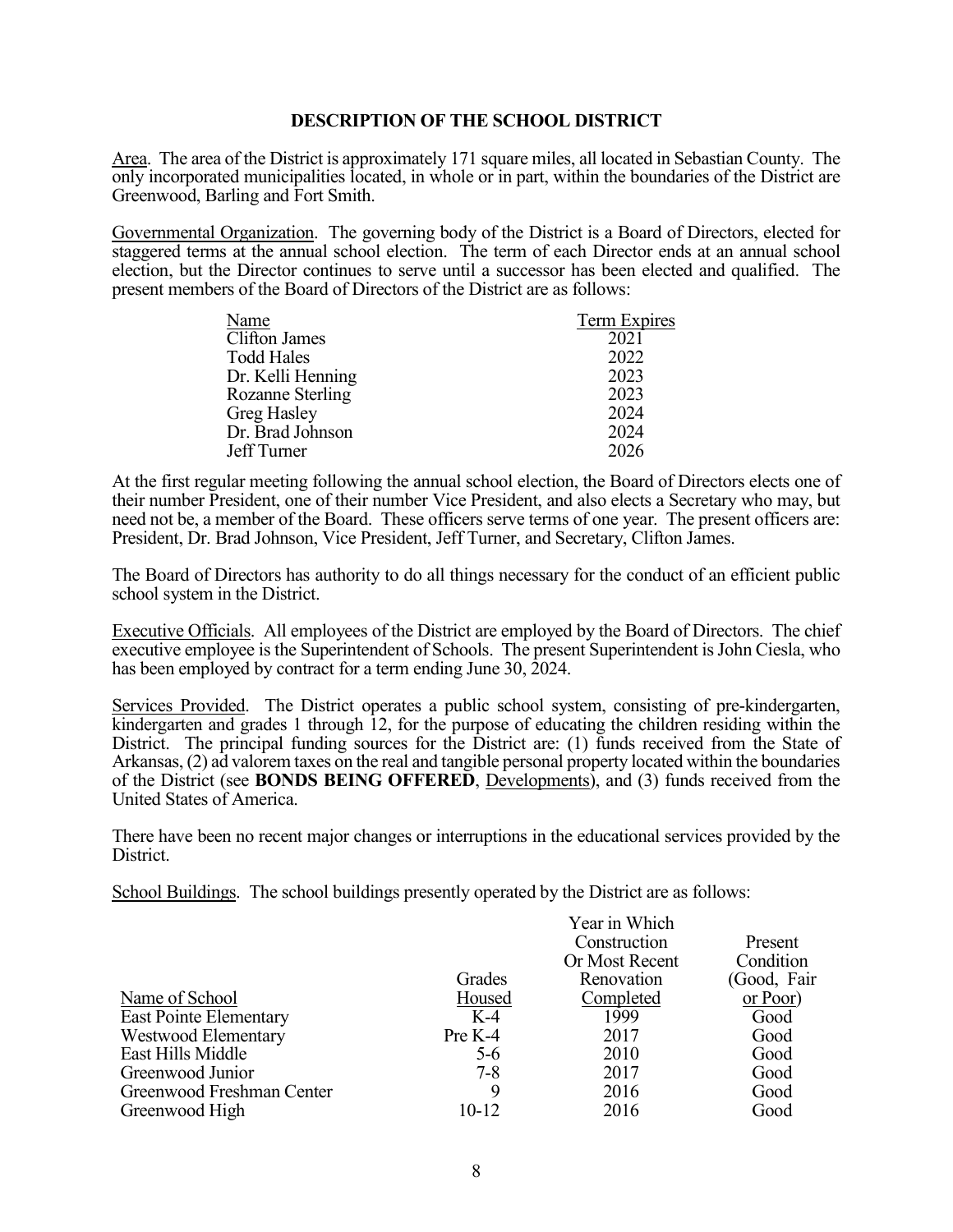School Enrollment and Population. The average daily membership (enrollment) of the District and estimated population of the District for each of the last five years is as follows:

| Fiscal Year    | Average Daily | Estimated  |
|----------------|---------------|------------|
| Ending June 30 | Membership    | Population |
| 2016           | 3,630         | 14,520     |
| 2017           | 3,692         | 14,772     |
| 2018           | 3,781         | 15,124     |
| 2019           | 3,778         | 15,112     |
| 2020           | 3,754         | 15,016     |

Accreditation. In accordance with the requirements of The Quality Education Act of 2003 (Subchapter 2 of Chapter 15, Title 6, Ark. Code Ann.), the State Board of Education has adopted educational standards that all public elementary and secondary schools in the State must meet to be accredited. The Act provides that any school not meeting these standards will be eliminated, and that any school district operating one or more of such schools is to be dissolved and its territory annexed to another district or districts which operate all schools therein in compliance with the minimum standards. The Division of Elementary and Secondary Education of the Arkansas Department of Education (the "Division") reviews annual reports to determine whether the school district is in compliance with the standards.

Under the Division regulations and guidelines, schools may be classified as accredited, accreditedcited or probationary. Schools which meet all policies and standards promulgated by the Division are classified as accredited. For those schools classified as accredited-cited or accredited-probationary, the Division has promulgated maximum times allowable for correction of particular violations of standards. A school that has been classified as accredited-cited and does not correct the violation in the allowable time will be placed on probation. If a school in probationary status fails to comply within the allotted time frame, the school will be recommended to the State Board of Education for loss of accreditation status. For a district that falls into probationary status, the State Board of Education may take any number of actions listed in Division's Rules Governing Standards For Accreditation of Arkansas Public Schools and School Districts, including dissolution and annexation.

The District currently meets all the standards and policies of the Division and is fully accredited.

Assessed Valuation. Taxable property is valued for tax purposes as of January 1 of each year. However, the assessment process is not completed until November of the year of assessment. See FINANCIAL INFORMATION, Assessment of Property and Collection of Property Taxes. The assessed valuation of taxable property located within the boundaries of the District (as of January 1) has been as follows:

|      | Real          | Personal     | Utilities and             | Total                 |
|------|---------------|--------------|---------------------------|-----------------------|
| Year | Estate        | Property     | <b>Regulated Carriers</b> | <b>Assessed Value</b> |
| 2016 | \$261,102,617 | \$78,130,665 | \$12,489,365              | \$351,722,647         |
| 2017 | 270,039,584   | 85, 357, 990 | 12,716,200                | 368, 113, 774         |
| 2018 | 274,716,840   | 86,459,220   | 12,998,975                | 374, 175, 035         |
| 2019 | 281,650,350   | 98,332,030   | 15,073,470                | 395,055,850           |
| 2020 | 286,597,350   | 106,915,230  | 15,621,245                | 409, 133, 825         |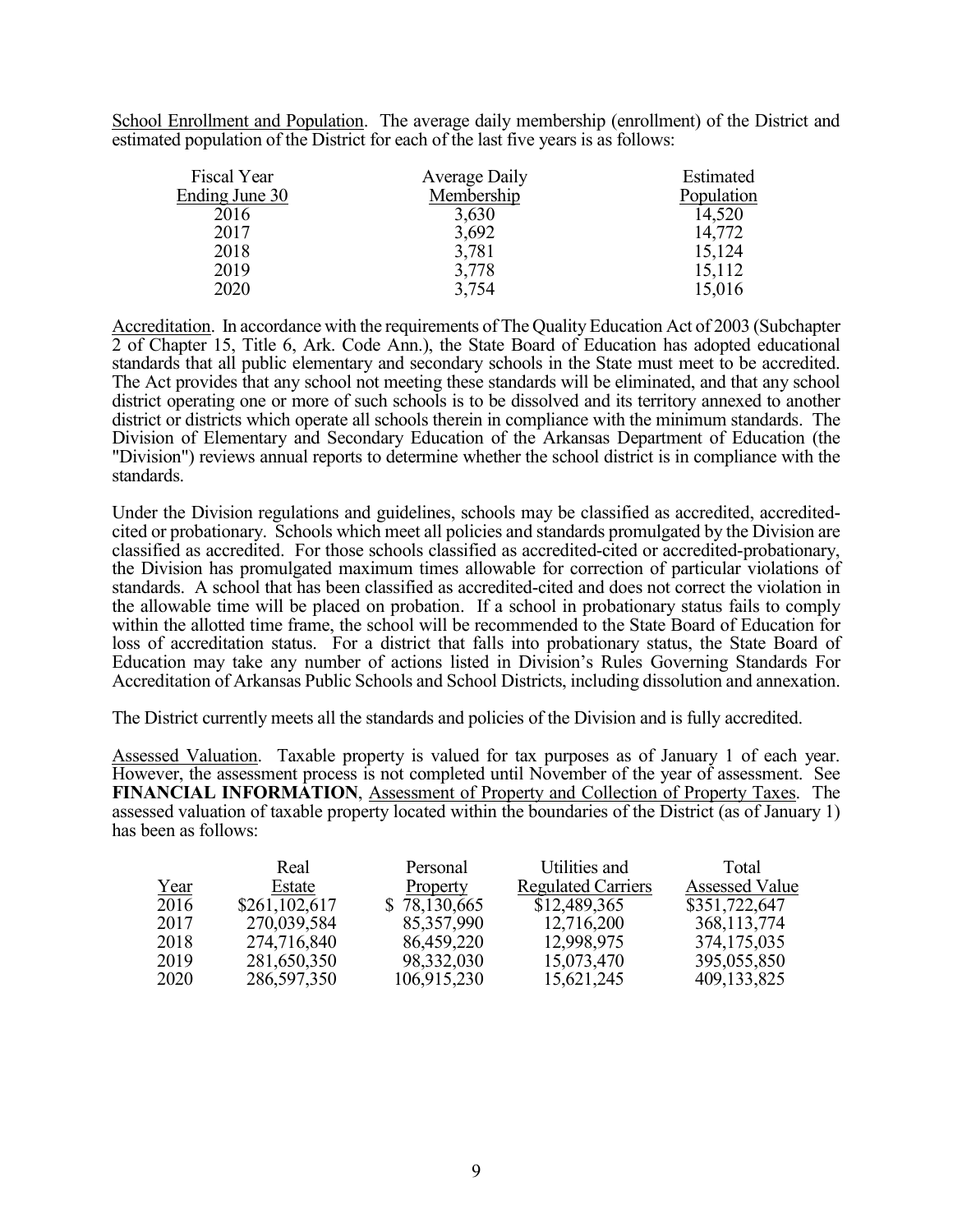Financial Institution Deposits. The total deposits of banks with principal offices within the boundaries of the District as of the end of each year have been as follows:

| Year | <b>Bank Deposits</b> |
|------|----------------------|
| 2016 | \$151,382,000        |
| 2017 | 160,580,000          |
| 2018 | 163,498,000          |
| 2019 | 173,301,000          |
| 2020 | 183,630,000          |

Major Employers. The principal industries, commercial and governmental entities, and other major employers within the boundaries of the District are as follows:

| Company                               | <b>Business or Product</b>          | Number of<br><b>Employees</b> |
|---------------------------------------|-------------------------------------|-------------------------------|
| ArcBest Corp                          | Freight and logistics solutions     | 799                           |
| Greenwood School District             | Education                           | 460                           |
| <b>Graphic Productions</b>            | <b>Graphic Services</b>             | 363                           |
| Mars Pet Food                         | Pet food                            | 300                           |
| Walmart                               | Goods                               | 220                           |
| Brownwood Life Care                   | Care facility for disabled children | 146                           |
| Arkansas Colleges of Health Education | Medical education                   | 111                           |
| <b>ARDOT</b>                          | Transportation department           | 109                           |
| Alpha Packaging                       | Manufacturing office furniture      | 105                           |
| Umarex/Walther                        | Firearms manufacturer               | 100                           |
| Glatfelter                            | Paper products                      | 71                            |
| Armedica Manufacturing Corporation    | Healthcare treatment tables         | 67                            |
| City of Greenwood                     | Government                          | 63                            |
| <b>Bost</b>                           | Mental health facility              | 58                            |
| Old Dominion                          | Transportation company              | 45                            |

There have been no significant recent additions to or losses of employment within the District.

The District has no knowledge of any presently proposed significant additions to or losses of employment within the District.

Employees. The number of persons presently employed by the District are as follows:

|                                           | Number |
|-------------------------------------------|--------|
| Superintendent and Central District Staff | 29     |
| Principals                                | 12     |
| <b>Classroom Teachers</b>                 | 245    |
| <b>Other Non-Teaching Personnel</b>       | 174    |
| <b>TOTAL</b>                              | 460    |

None of these employees belong to collective bargaining groups.

# DEBT STRUCTURE

Outstanding Indebtedness. The principal categories of indebtedness which the District is authorized to incur are commercial bonds (offered at public sale on competitive bids), revolving loan bonds and certificates of indebtedness (representing loans from the State Department of Education), installment contracts (payable in subsequent fiscal years) and postdated warrants (warrants drawn in one fiscal year for payment in a subsequent fiscal year). In addition, the District is authorized to lease property from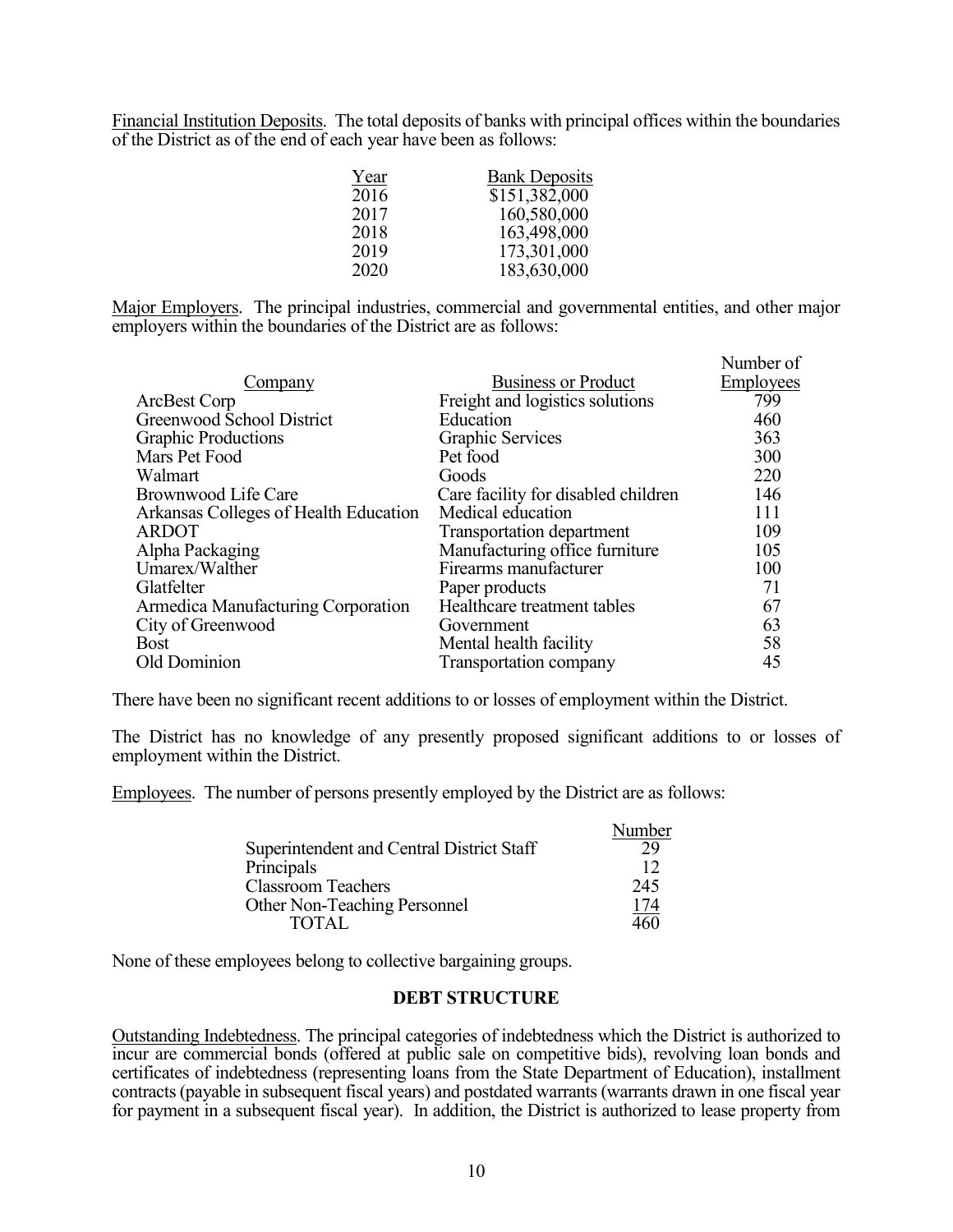the owner under lease agreements giving the District the option to purchase the property leased. Commercial bonds and revolving loan indebtedness are payable from debt service tax revenues. Installment contracts, postdated warrants and lease-purchase obligations are payable from maintenance and operation tax revenues.

The present outstanding debt of the District is as follows:

| Date of Obligations                                                              | Amount<br>Outstanding<br>Immediately<br>After Issuance of<br>These Bonds | Final<br>Maturity                            | Tax Rate (in mills<br>per dollar) Voted for<br>Payment as Rolled Back<br><b>After Reassessment</b><br>(applicable to real estate) |
|----------------------------------------------------------------------------------|--------------------------------------------------------------------------|----------------------------------------------|-----------------------------------------------------------------------------------------------------------------------------------|
|                                                                                  | <b>COMMERCIAL BONDS</b>                                                  |                                              |                                                                                                                                   |
| 09/23/10 (QSCB)<br>06/01/11 ("Series 2011 Bonds")<br>07/21/11 (QSCB)<br>09/05/19 | \$1,000,000<br>535,000<br>925,000<br>9,170,000                           | 09/01/27<br>12/01/22<br>07/01/27<br>12/01/44 | None<br>13.7<br>None<br>1.9 plus continuation of<br>existing 13.7                                                                 |
| 09/05/19 ("Series 2019 Bonds")                                                   | 18,270,000                                                               | 12/01/32                                     | Same as Series 2011<br><b>Bonds</b>                                                                                               |
| 03/31/20                                                                         | 5,035,000                                                                | 06/01/35                                     | Continuation of existing<br>13.7                                                                                                  |
| 03/30/21 (the "Bonds")                                                           | 2,615,000                                                                | 12/01/32                                     | *                                                                                                                                 |

\* Same as the Series 2011 Bonds and the Series 2019 Bonds but the Bonds are subordinate to the pledge of revenues to the Series 2011 Bonds and the Series 2019 Bonds.

#### REVOLVING LOAN BONDS AND/OR CERTIFICATES OF INDEBTEDNESS None

#### POST-DATED WARRANTS None

# INSTALLMENT CONTRACTS

# 09/26/11 \$ 185,456 09/15/21

#### LEASE-PURCHASE OBLIGATIONS None

Parity Debt. The District has not reserved the right to issue additional bonds on a parity with the outstanding debt listed above.

Debt Ratio. The ratio of outstanding debt after issuance of these Bonds (\$37,735,456) to current assessed valuation (\$409,133,825) will be 9.22%.

Computation of Dollar Amount of Debt Service Tax Levied. The most recent county-wide reassessment of taxable property was completed in Sebastian County in 2020. The next county-wide reassessment is scheduled for completion in Sebastian County in 2025. For purposes of Amendment 59, the year in which the reassessment is completed is known as the "Base Year." For a general discussion of the reassessment requirement and its effect on assessed value and tax rate, see FINANCIAL INFORMATION, Constitutional Amendment No. 59 and 79, infra.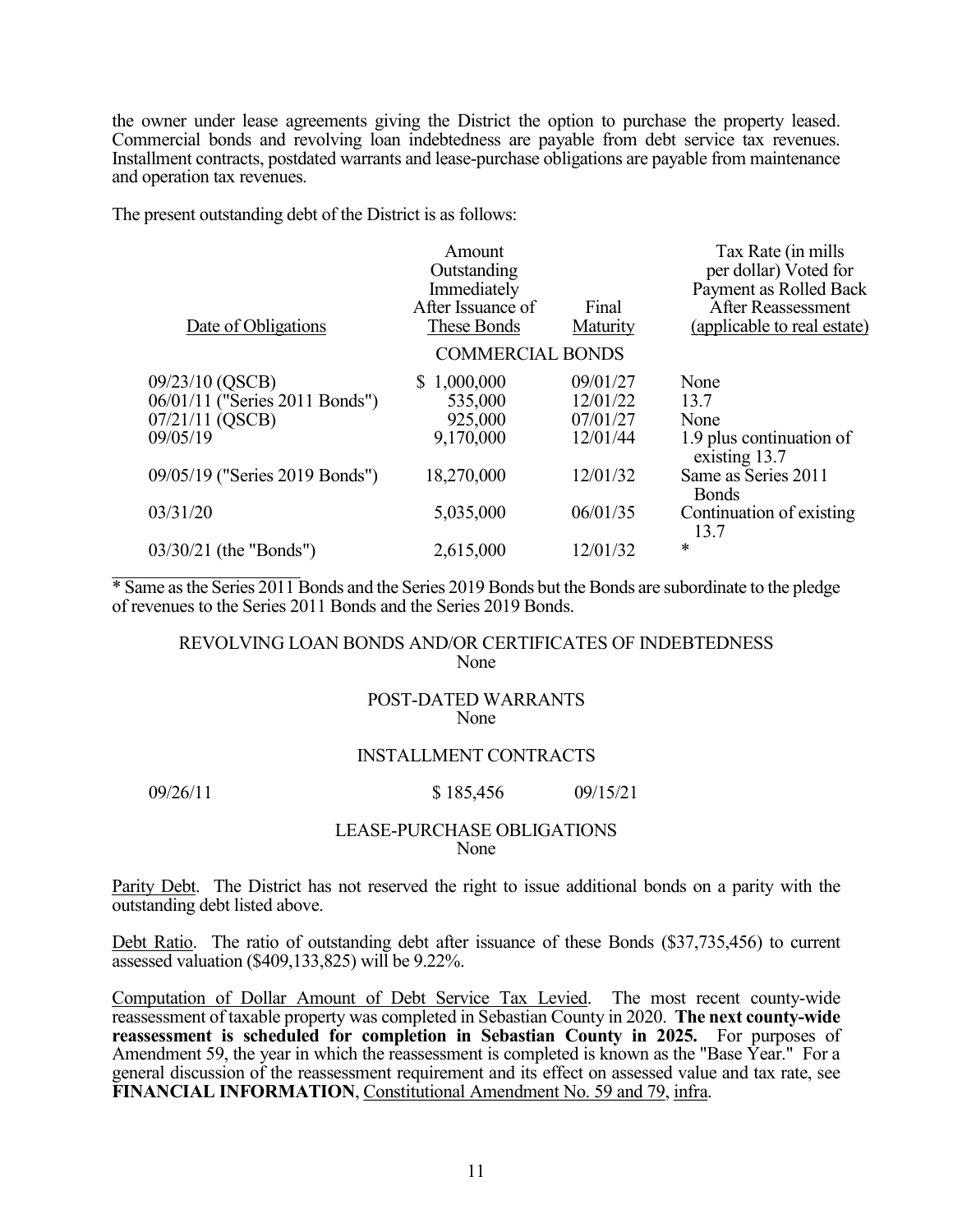Constitutional Amendment No. 79 provides for an annual state credit against ad valorem property tax on a homestead in an amount not less than \$300. Effective with the assessment year 2019, the amount of the credit was increased to \$375. The tax reduction is reflected on the tax bill sent to the property owner by the county collector. Amendment No. 79 provides that the credit shall be applied in a manner that would not impair a bondholder's interest in ad valorem debt service revenue. In addition, Amendment No. 79 provides that the "General Assembly shall, by law, provide for procedures to be followed with respect to adjusting ad valorem taxes or millage pledged for bonded indebted purposes, to assure that the tax or millage levied for bonded indebtedness purposes will, at all times, provide a level of income sufficient to meet the current requirements of all principal, interest, paying agent fees, reserves, and other requirements of the bond indenture."

The taxing units within the county are entitled to reimbursement of the reduction from the annual state credit. Pursuant to legislation, the state sales tax was increased by 0.5%. The purpose of the legislation is to raise revenues that the State sends back to school districts to replace the money lost as a result of the state credit. Therefore, for purposes of calculating projected revenues available for debt service discussed below, the District has assumed that it will receive debt service revenues equal to the debt service revenues it would have received prior to the adoption of Amendment No. 79.

The debt service tax levied for collection in 2021 for use in the 2021-2022 school year and thereafter has been computed by multiplying the 2019 assessment (\$409,133,825) by the total number of debt service mills (15.6 mills).

For purposes of calculating revenues available for debt service, it has also been assumed that the assessed value of all property in the District will remain the same, without increase or decrease. On this basis, the total debt service tax levied in each year will be as shown under Debt Service Schedule and Coverage, below.

[Remainder of page intentionally left blank]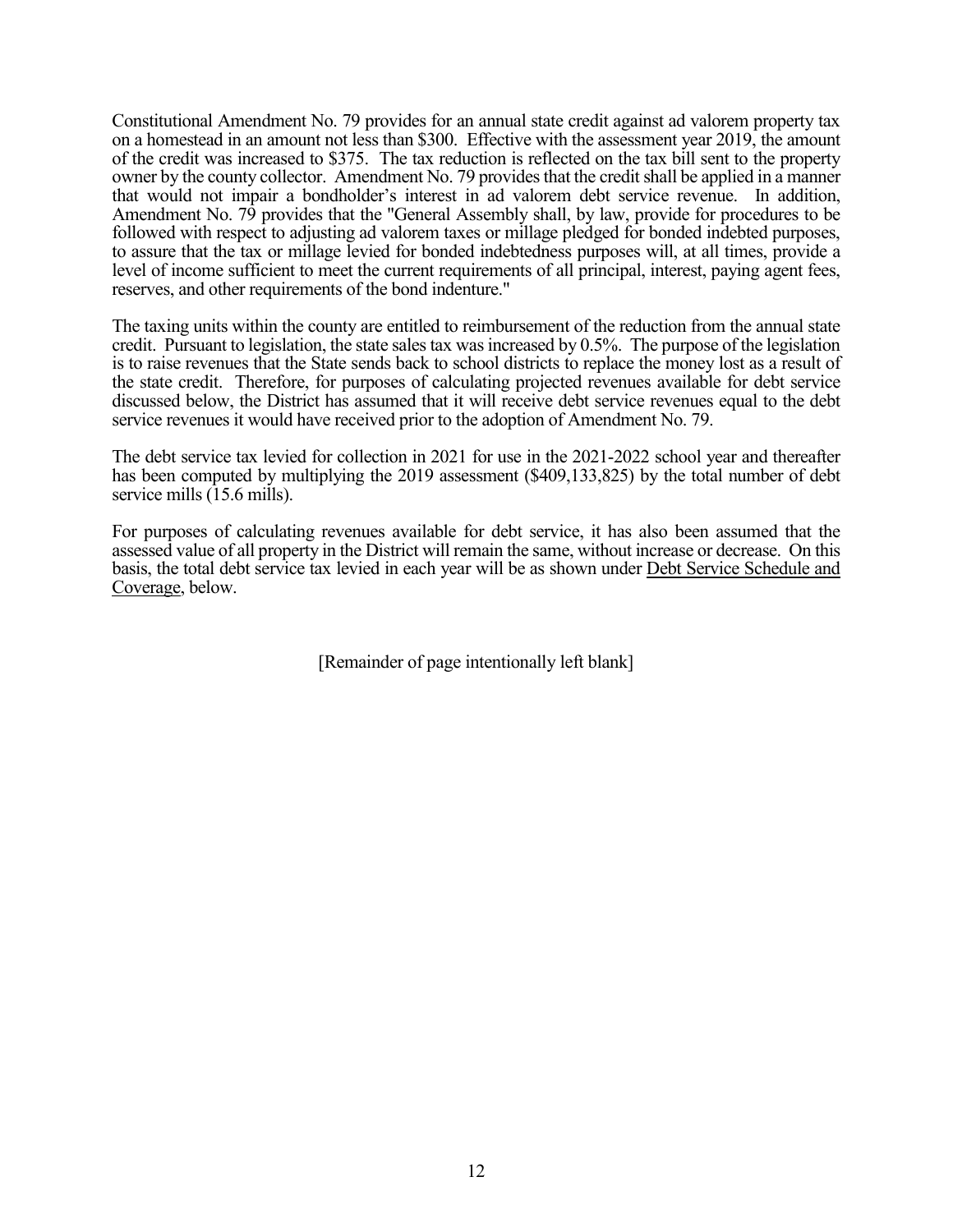Debt Service Schedule and Coverage. For purposes of the following table, it is assumed that the assumptions made in Computation of Dollar Amount of Debt Service Tax Levied are accurate and that the annual rate of tax collections in each year will be 100%. See FINANCIAL INFORMATION, Collection of Taxes, for the actual historical rate of collection. On this basis, the annual debt service requirements for previously issued bonds and these Bonds, the revenues available for debt service and coverage are as follows:

|           | Total               |             |               |          |
|-----------|---------------------|-------------|---------------|----------|
| Fiscal    | Principal &         | Total       |               |          |
| Year      | Interest of         | Principal & | Revenues      |          |
| Ending    | Previously          | Interest of | From Debt     |          |
| June $30$ | <b>Issued Bonds</b> | These Bonds | Service Mills | Coverage |
| 2022      | \$2,935,106         | \$135,234   | \$6,382,488   | 2.08     |
| 2023      | 3,000,491           | 241,035     | 6,382,488     | 1.97     |
| 2024      | 3,014,498           | 235,220     | 6,382,488     | 1.96     |
| 2025      | 3,003,263           | 239,295     | 6,382,488     | 1.97     |
| 2026      | 3,013,583           | 238,085     | 6,382,488     | 1.96     |
| 2027      | 3,009,833           | 241,245     | 6,382,488     | 1.96     |
| 2028      | 2,975,083           | 238,995     | 6,382,488     | 1.99     |
| 2029      | 2,806,375           | 246,695     | 6,382,488     | 2.09     |
| 2030      | 2,811,350           | 239,313     | 6,382,488     | 2.09     |
| 2031      | 2,814,300           | 241,813     | 6,382,488     | 2.09     |
| 2032      | 2,809,838           | 244,140     | 6,382,488     | 2.09     |
| 2033      | 2,793,175           | 241,380     | 6,382,488     | 2.10     |
| 2034      | 936,950             |             | 6,382,488     | 6.81     |
| 2035      | 937,625             |             | 6,382,488     | 6.81     |
| 2036      | 537,825             |             | 6,382,488     | 11.87    |
| 2037      | 540,450             |             | 6,382,488     | 11.81    |
| 2038      | 537,700             |             | 6,382,488     | 11.87    |
| 2039      | 539,575             |             | 6,382,488     | 11.83    |
| 2040      | 536,075             |             | 6,382,488     | 11.91    |
| 2041      | 537,200             |             | 6,382,488     | 11.88    |
| 2042      | 532,950             | --          | 6,382,488     | 11.98    |
| 2043      | 533,325             |             | 6,382,488     | 11.97    |
| 2044      | 533,250             |             | 6,382,488     | 11.97    |
| 2045      | 527,800             | --          | 6,382,488     | 12.09    |

Pledge of State Aid. A.C.A. §6-20-1204 provides that if the Trustee does not receive the bond payment from the District at least five (5) calendar days before the principal or interest is due under the Resolution, the Division shall immediately cure any deficiency in payment by making payment in the full amount of the deficiency to the Trustee. If the Division makes the bond payment, and the District fails to remit the full amount to the Division, the Division will withhold from the District the next distribution of state funding.

Uniform Rate of Tax. Amendment No. 74 establishes a statewide 25-mill property tax minimum for maintenance and operation of the public schools (the "Uniform Rate of Tax"). The Uniform Rate of Tax replaces that portion of local school district ad valorem taxes available for maintenance and operation of schools.

Defaults. No debt obligations of the District have been in default as to principal or interest payments or in any other material respect at any time in the last 25 years.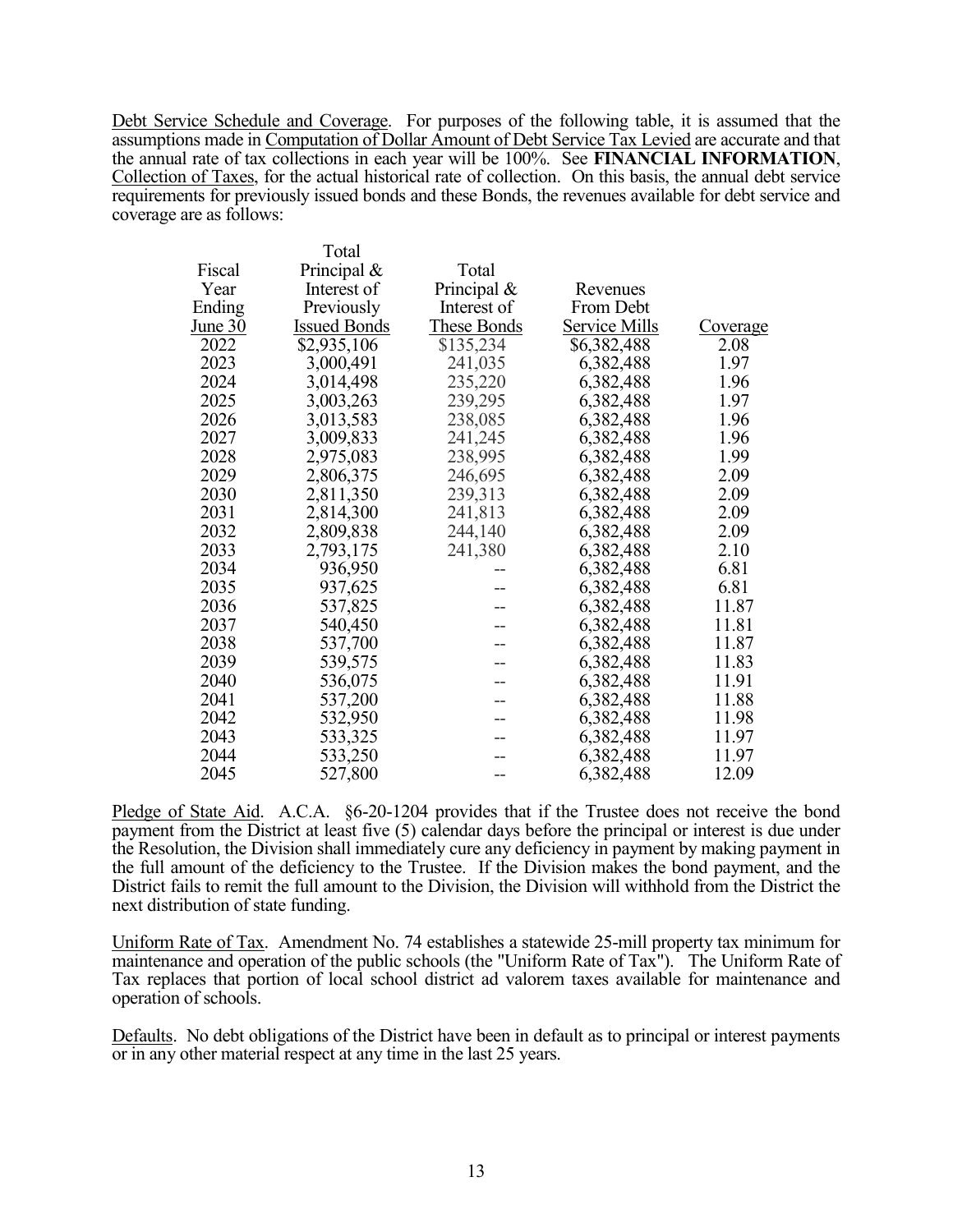Infectious Disease Outbreak. The World Health Organization has declared a pandemic following the global outbreak of COVID-19, a respiratory disease caused by a new strain of coronavirus. On March 13, 2020, President Trump declared a national emergency to unlock federal funds and assistance to help states and local governments fight the pandemic. Arkansas Governor Asa Hutchinson (the "Governor") has declared a state of emergency due to the outbreak of COVID-19 in the State of Arkansas (the "State"). There has been volatility in the financial markets in the United States attributed to concerns about the duration of the pandemic and its continued economic impact. If the financial markets decline and/or volatility continues, the ability to sell or trade securities in the financial markets could be materially constrained.

In an attempt to slow the spread of COVID-19 in the State, the Governor has taken numerous and widespread actions designed to mandate or encourage "social distancing." Developments with respect to COVID-19 and the State's responses to COVID-19 (including governmental mandates) continue to occur at a rapid pace and the spread of the outbreak may continue to increase for an unknown period of time. Some mandated or encouraged business practices currently in existence or implemented in the future may cause the closure of businesses within the District, and such closures may have an adverse impact on collections of the ad valorem taxes levied by the District. The potential financial impact on the District cannot be predicted at this time, such as any potential reduction in the District's debt service revenues and the State's ability to cure any deficiency in debt service payment by the District; however, the continued spread of COVID-19 could have a material adverse effect on the District, collections of the debt service taxes pledged to the Bonds, other taxes used to operate the District and student enrollment.

It is the goal of the State to have all students physically present for the 2020-2021 school year. However, the State has instructed all Districts to be prepared to shift to other delivery methods should the need arise. Certain guidelines will guide Districts if a student or students test positive for COVID-19. The guidelines will instruct the District on what response is required.

# THE RESOLUTION

Set forth below is a summary of certain provisions of the Resolution. This summary does not purport to be comprehensive and reference is made to the full text of the Resolution for a complete description of its provisions.

Bond Fund. The pledged revenues will be deposited into a Bond Fund which will be held by, or under the direction of, the District. Moneys in the Bond Fund will be used solely for the payment of principal of, interest on and Trustee's fees in connection with the Bonds, except as otherwise specifically provided in the Resolution. Any surplus of the pledged revenues over and above the amount necessary to insure the payment as due of principal of, interest on and Trustee's fees in connection with the Bonds will be released from the pledge and may be withdrawn from the Bond Fund and used for other school purposes. The Treasurer of the District will withdraw from the Bond Fund and deposit with the Trustee, not later than fifteen (15) calendar days before each interest payment date and not later than fifteen (15) calendar days before the due date of any Trustee fees, moneys in an amount equal to the amount of such Bonds or interest, or Trustee's fees, for the sole purpose of paying the same, and the Trustee shall apply such moneys for such purpose.

Deposit of Sale Proceeds. The Bonds will be delivered to the Trustee upon payment by the purchaser of the Bonds in cash of the purchase price (the "total sale proceeds"). The amount necessary to accomplish the refunding of the Bonds Being Refunded shall be applied to such purpose. The amount necessary to pay the costs and expenses of issuing the Bonds shall be applied for such purposes. The balance of the total proceeds will be deposited into the Redemption Fund (defined in the Resolution) in integral multiples of \$5,000. Any balance remaining after making the deposit into the Redemption Fund shall be deposited into the Bond Fund.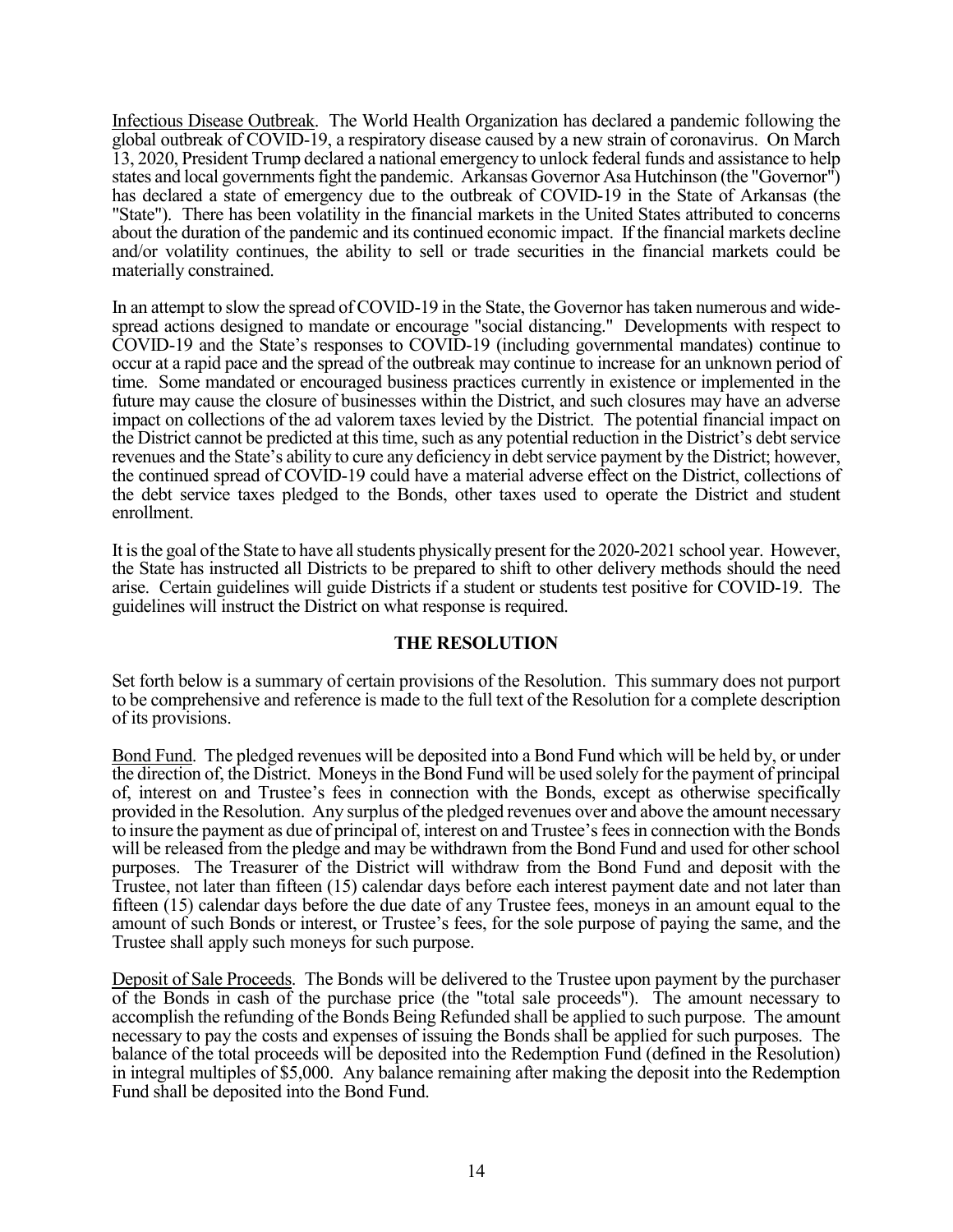Investments. (a) The District may, from time to time, invest moneys held for the credit of the Bond Fund in direct obligations of the United States of America or obligations the principal of and interest on which are fully guaranteed by the United States of America ("Government Obligations"), in bank certificates of deposit the principal of and interest on which are fully insured by the Federal Deposit Insurance Corporation or in other investments permitted by law. The Trustee shall, to the extent practicable, invest moneys held for the credit of the Redemption Fund in Government Obligations.

(b) Investments shall remain a part of the Fund from which the investment was made. All earnings and profits from investments shall be credited to and all losses charged against, the Fund from which the investment was made.

Trustee. The Trustee was designated by the Underwriter.

The Trustee shall only be responsible for the exercise of good faith and reasonable prudence in the execution of its trust. The Trustee is not required to take any action for the protection of Bondholders unless it has been requested to do so in writing by the holders of not less than 10% in principal amount of the Bonds then outstanding and offered reasonable security and indemnity against the cost, expenses and liabilities to be incurred therein or thereby.

The Trustee may resign by giving notice in writing to the Secretary of the Board of Directors. Such resignation shall be effective upon the appointment of a successor Trustee by the District and acceptance of appointment by the successor. If the District fails to appoint a successor Trustee within 30 days of receiving notice of resignation, the Trustee may apply to a court of competent jurisdiction for appointment of a successor. The holders of a majority in principal amount of outstanding Bonds, or the Board of Directors of the District, may at any time, with or without cause, remove the Trustee and appoint a successor Trustee.

Modification of Terms of Bonds. The terms of the Bonds and the Resolution will constitute a contract between the District and the registered owners of the Bonds. The owners of not less than 75% in aggregate principal amount of the Bonds then outstanding have the right, from time to time, to consent to the adoption by the District of resolutions modifying any of the terms or provisions contained in the Bonds or the Resolution; provided, however, there shall not be permitted (a) any extension of the maturity of the principal of or interest on any Bond, or (b) a reduction in the principal amount of any Bond or the rate of interest thereon, or (c) the creation of any additional pledge on the revenues pledged to the Bonds other than as authorized in the Resolution, or (d) a privilege or priority of any Bond or Bonds over any other Bond or Bonds, or (e) a reduction in the aggregate principal amount of the Bonds required for such consent.

Defeasance. When all of the Bonds shall have been paid or deemed paid, the pledge in favor of the Bonds (see BONDS BEING OFFERED, Security and Source of Payment, supra) shall be discharged and satisfied. A Bond shall be deemed paid when there shall have been deposited in trust with the Trustee or with another bank or trust company (which other bank or trust company must be a member of the Federal Reserve System), as escrow agent under an escrow deposit agreement requiring the escrow agent to apply the proceeds of the deposit to pay the principal of and interest on the Bond as due at maturity or upon redemption prior to maturity, moneys or Government Securities sufficient to pay when due the principal of and interest on the Bond. If the principal of the Bond is to become due by redemption prior to maturity, notice of such redemption must have been duly given or provided for. "Government Securities" shall mean direct or fully guaranteed obligations of the United States of America, noncallable, maturing on or prior to the maturity or redemption date of the Bond. In determining the sufficiency of a deposit there shall be considered the principal amount of such Government Securities and interest to be earned thereon until their maturity.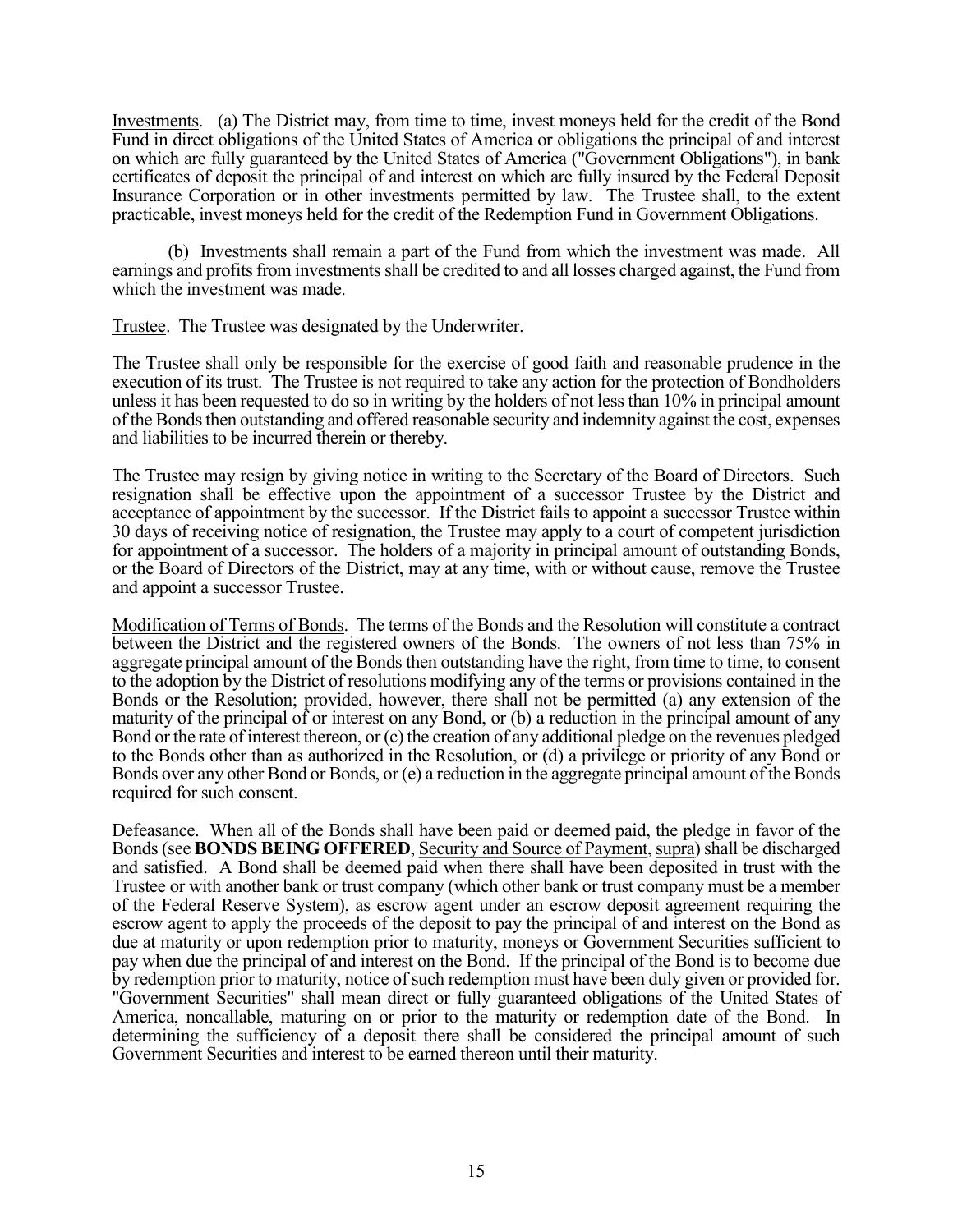Defaults and Remedies. If there is any default in the payment of the principal of or interest on any Bond, or if the District defaults in the performance of any other covenant in the Resolution, the Trustee may, and upon the written request of the owners of not less than 10% in principal amount of the Bonds then outstanding shall, by proper suit compel the performance of the duties of the officials of the District under the Constitution and laws of the State of Arkansas and under the Resolution and protect and enforce the rights of the owners by instituting appropriate proceedings at law or in equity or by other action deemed necessary or desirable by the Trustee. If any default in the payment of principal or interest continues for 30 days the Trustee may, and upon the request of the owners of not less than 10% in principal amount of the then outstanding Bonds shall, declare all outstanding Bonds immediately due and payable together with accrued interest thereon.

No owner of any Bond shall have any right to institute any suit, action, mandamus or other proceeding in equity or at law for the protection or enforcement of any right under the Bonds or the Resolution or under the Constitution and laws of the State of Arkansas, unless such owner previously shall have given written notice to the Trustee of the default, and unless the owners of not less than 10% in principal amount of the then outstanding Bonds shall have made written request of the Trustee to take action, shall have afforded the Trustee a reasonable opportunity to take such action, and shall have offered to the Trustee reasonable security and indemnity against the cost, expenses and liabilities to be incurred and the Trustee shall have refused or neglected to comply with such request within a reasonable time. No one or more owners of the Bonds shall have any right in any manner by his or their action to affect, disturb or prejudice the security of the Resolution, or to enforce any right thereunder except in the manner provided in the Resolution. All proceedings at law or in equity shall be instituted, had and maintained in the manner provided in the Resolution and for the benefit of all owners of outstanding Bonds. Any individual rights of action are restricted by the Resolution to the rights and remedies therein provided. Nothing shall, however, affect or impair the right of any owner to enforce the payment of the principal of and interest on any Bond at and after the maturity thereof.

Action may be taken by the Trustee without possession of any Bond, and any such action shall be brought in the name of the Trustee and for the benefits of all the owners of Bonds.

No delay or omission of the Trustee or any owner of a Bond to exercise any right or power accrued upon any default shall impair any such right or power or be construed to be a waiver of any such default or acquiescence therein, and every power and remedy given to the Trustee and to the owners of the Bonds may be exercised from time to time and as often as may be deemed expedient.

The Trustee may, and upon the written request of the owners of not less than 10% in principal amount of the Bonds then outstanding shall, waive any default which shall have been remedied before the entry of final judgment or decree in any suit, action or proceeding or before the completion of the enforcement of any other remedy. No such waiver shall extend to or affect any other existing or subsequent default or defaults or impair any rights or remedies consequent thereon.

There is no requirement that the District furnish periodic evidence as to the absence of default or as to the compliance with the terms of the Bonds, the Resolution or law.

[Remainder of page intentionally left blank]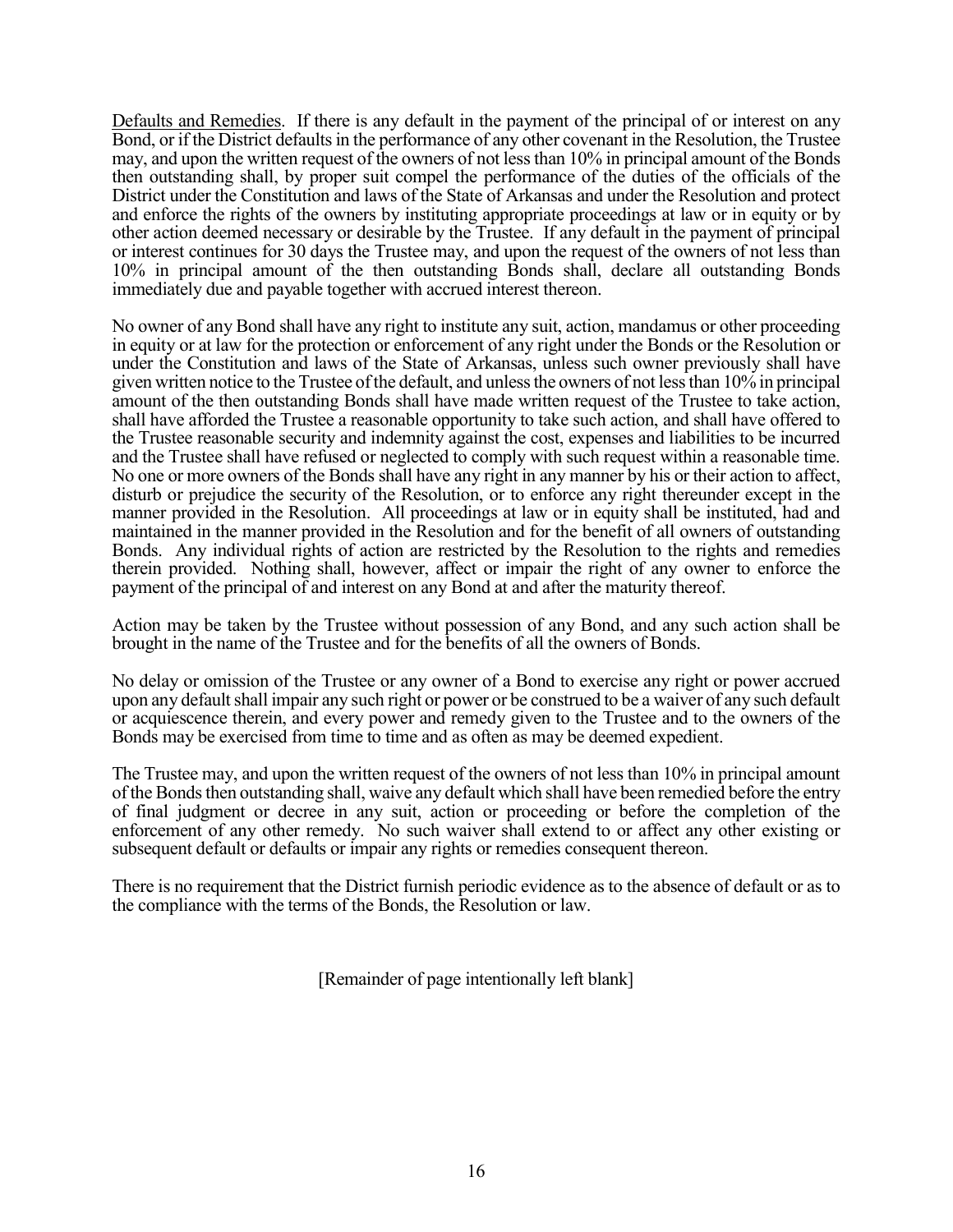# FINANCIAL INFORMATION

Sources and Uses of Funds. The following combined summary of Revenues, Expenditures and Fund Balances are taken from the District's 2020, 2019 and 2018 Audits. For complete information concerning the District, please review the actual Audits at www.legaudit.state.ar.us.

|                                                                   | 2020                   | As of June 30<br>2019  | 2018                   |
|-------------------------------------------------------------------|------------------------|------------------------|------------------------|
| <b>REVENUES</b>                                                   |                        |                        |                        |
| Property taxes                                                    | \$15,229,504           | \$14,898,227           | \$14,653,497           |
| State assistance                                                  | 18,224,727             | 19,133,805             | 19,165,442             |
| Federal assistance                                                | 59,237                 | 38,060                 | 66,277                 |
| Activity revenue                                                  | 324,568                | 408,473                | 423,773                |
| Investment income                                                 | 8,619                  | 4,347                  | 2,961                  |
| Other revenues<br><b>Total Revenues</b>                           | 52,053<br>\$33,898,708 | 85,815<br>\$34,548,727 | 69,161<br>\$34,381,111 |
|                                                                   |                        |                        |                        |
| <b>EXPENDITURES</b>                                               |                        |                        |                        |
| Regular programs                                                  | \$13,440,061           | \$13,919,314           | \$13,607,318           |
| Special education                                                 | 3,841,654              | 3,690,222              | 3,714,301              |
| Career education programs                                         | 723,866                | 735,324                | 729,108                |
| Compensatory education                                            | 108,176                | 101,946                | 97,466                 |
| Other instructional programs                                      | 704,986                | 715,552                | 658,090                |
| Support services                                                  | 12,053,443             | 11,973,861             | 12,089,511             |
| Activity expenditures                                             | 311,903                | 387,651                | 454,008                |
| Education specification development                               | 76,138                 |                        |                        |
| <b>Total Expenditures</b>                                         | \$31,260,227           | \$31,523,870           | \$31,349,802           |
| <b>EXCESS OF REVENUES OVER</b>                                    |                        |                        |                        |
| (UNDER) EXPENDITURES                                              | 2,638,481              | 3,044,857              | 3,031,309              |
| <b>OTHER FINANCING SOURCES (USES)</b>                             | (2,554,810)            | (3,133,761)            | (3,107,587)            |
| <b>EXCESS OF REVENUES AND OTHER</b>                               |                        |                        |                        |
| <b>SOURCES OVER (UNDER)</b><br><b>EXPENDITURES AND OTHER USES</b> | 83,671                 | (88,904)               | (76,278)               |
| FUND BALANCE, BEGINNING OF YEAR                                   | 3,566,619              | 3,655,523              | 3,731,801              |
| <b>FUND BALANCE, END OF YEAR</b>                                  | \$3,650,290            | \$3,566,619            | \$3,655,523            |

[Remainder of page intentionally left blank]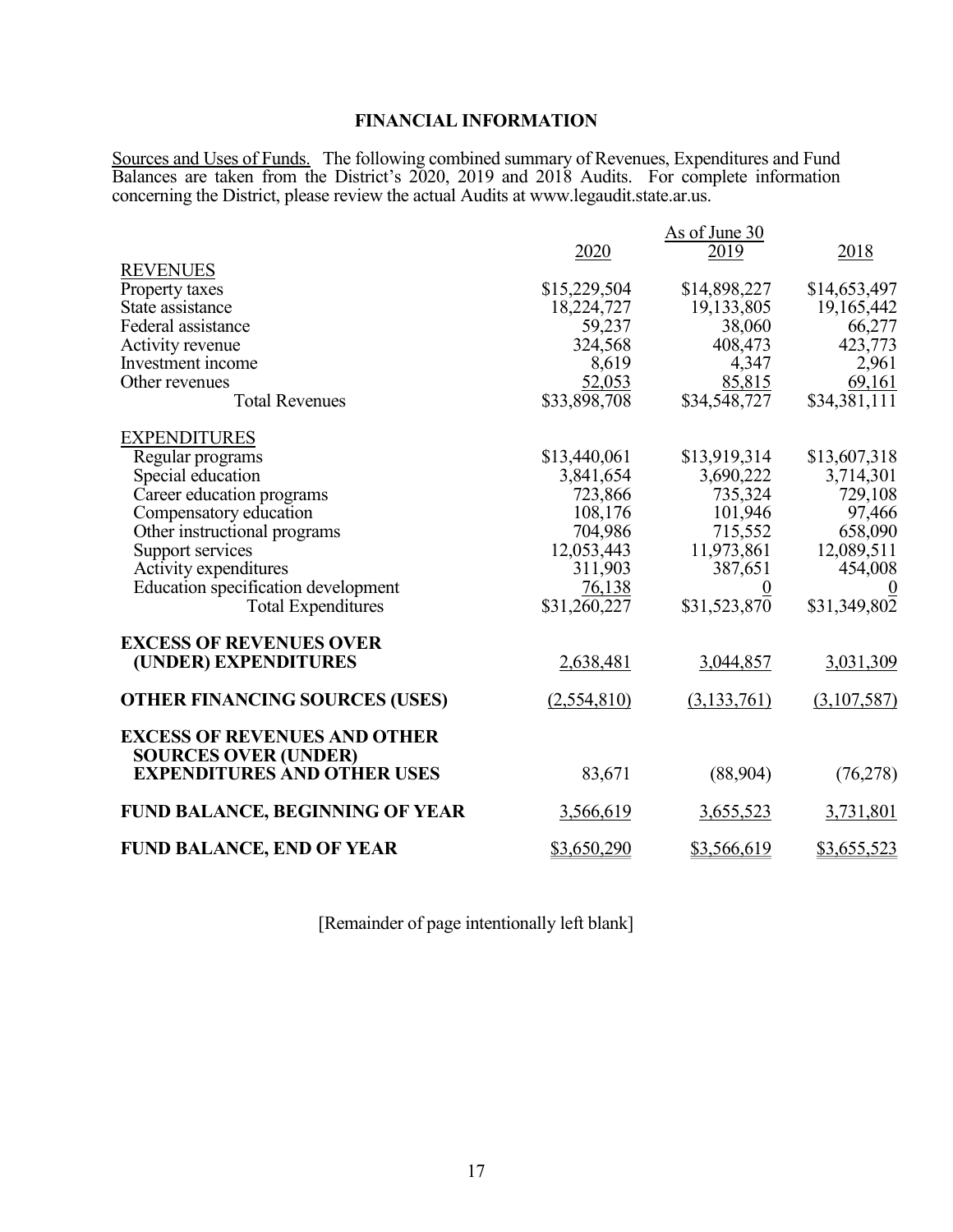Collection of Taxes. Tax collections of the ad valorem tax levied by the District are shown in the following table. School taxes voted at the school election are collected in the next calendar year and normally received by and used by the District during the school fiscal year beginning in such calendar year.

| School  | School       | School               | Rate of Collections      |
|---------|--------------|----------------------|--------------------------|
| Year    | Tax Levied   | <b>Tax Collected</b> | (net of collection fees) |
| 2015-16 | \$13,899,782 | \$13,856,324         | 99.69                    |
| 2016-17 | 14,279,939   | 13,511,770           | 94.62                    |
| 2017-18 | 14,945,419   | 14,281,943           | 95.56                    |
| 2018-19 | 15, 191, 506 | 14,510,868           | 95.52                    |
| 2019-20 | 16,039,268   | 14,404,316           | 89.81                    |

5-year average rate of collections – 94.90%

Overlapping Ad Valorem Taxes. The ad valorem taxing entities in the State of Arkansas are municipalities, counties, school districts and community college districts. All taxable property located within the boundaries of a taxing entity is subject to taxation by that entity. Thus property within the District is also subject to county ad valorem taxes. Property located within a municipality and/or within a community college district is also subject to taxation by that entity or entities. The ad valorem taxing entities whose boundaries overlap the District and their real estate ad valorem tax rates are:

|                            | <b>Total Tax Rate</b> |
|----------------------------|-----------------------|
| Name of Overlapping Entity | $(in \text{ mills})$  |
| City of Greenwood          | 5.0                   |
| City of Barling            | 4.8                   |
| City of Fort Smith         | 8.0                   |
| Sebastian County           | 85                    |

Assessment of Property and Collection of Property Taxes. (a) Under Amendment No. 59 to the Arkansas Constitution, all property is subject to taxation except for the following exempt categories: (i) public property used exclusively for public purposes; (ii) churches used as such; (iii) cemeteries used exclusively as such; (iv) school buildings and apparatus; (v) libraries and grounds used exclusively for school purposes; (vi) buildings, grounds and materials used exclusively for public charity; and (vii) intangible personal property to the extent the General Assembly has exempted it from taxation, provided that it be taxed at a lower rate, or provided for its taxation on a basis other than ad valorem. Amendment No. 59 also authorizes the General Assembly to exempt from taxation the first \$20,000 of value of a homestead of a taxpayer 65 years of age or older.

Amendment No. 59 provides that, except as otherwise provided therein in connection with the transition period following a county-wide reassessment (see Constitutional Amendment Nos. 59 and 79, infra), (1) residential property used solely as the principal place of residence of the owner shall be assessed in accordance with its value as a residence, (2) land (but not improvements thereon) used primarily for agricultural, pasture, timber, residential and commercial purposes shall be assessed upon the basis of its value for such use, and (3) all other real and tangible personal property subject to taxation shall be assessed according to its value (the Arkansas Supreme Court has held that the unqualified word "value," as used in a prior, substantially identical, constitutional provision, means "current market value").

(b) Property owned by public utilities and common carriers and "used and/or held for use in the operation of the company . . ." is assessed for tax purposes by the Tax Division of the Arkansas Public Service Commission. A.C.A. § 26-26-1605 provides that the Tax Division "shall assess the property at its true and full market or actual value" and that all utility property of a company, whether located within or without the State of Arkansas, is to be valued as a unit. Annually, the company files a report with the Tax Division. The Tax Division reviews these reports, along with other reports (such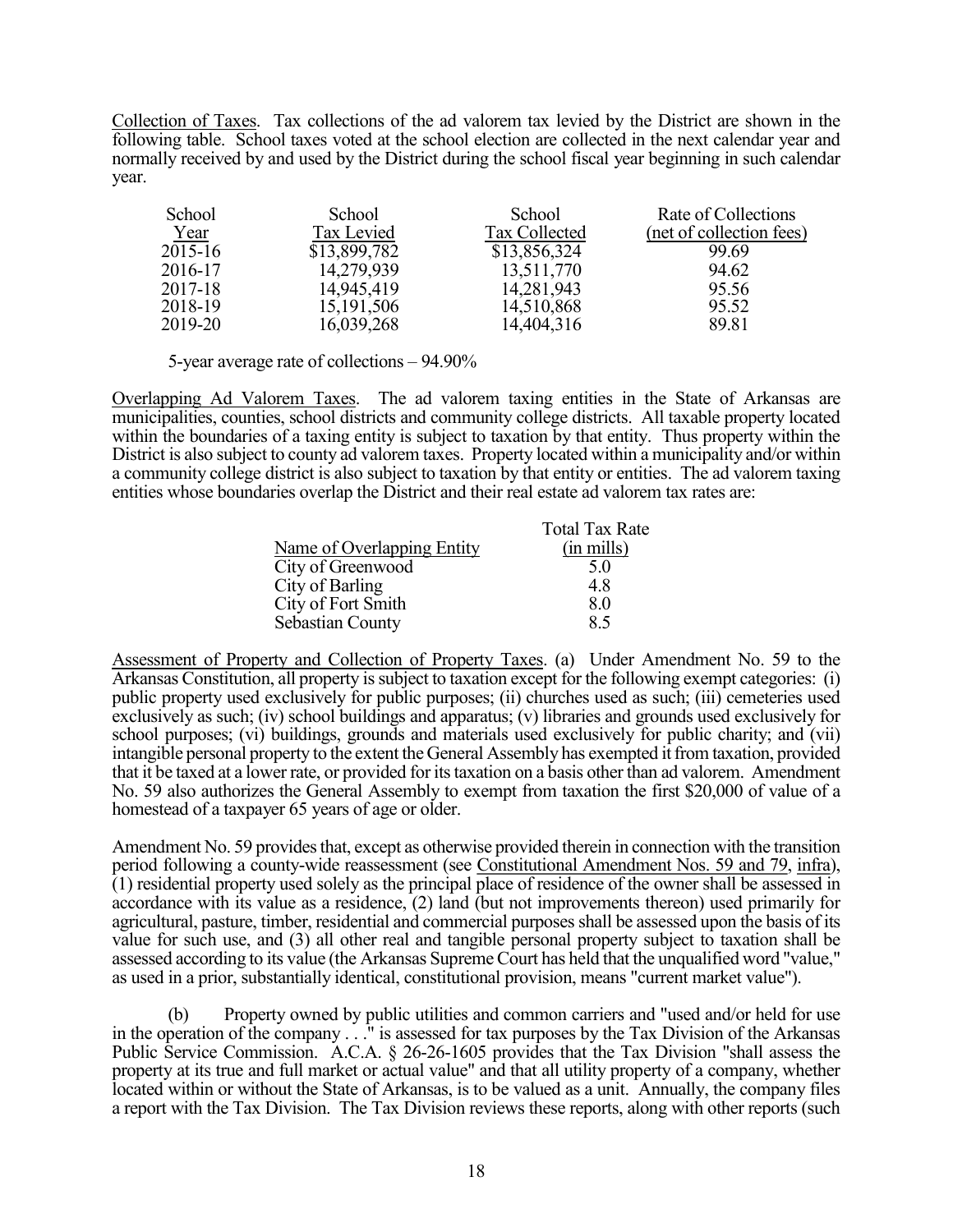as reports to shareholders, the Federal Communications Commission, the Federal Energy Regulatory Commission and the Interstate Commerce Commission), to determine the value of the property. Valuation is currently made on the basis of a formula, as set forth in A.C.A. § 26-26-1607, with consideration given to (i) original cost less depreciation, replacement cost less depreciation or reconstruction cost less depreciation; (ii) market value of capital stock and funded debt; and (iii) capitalization of income. As provided in A.C.A. § 26-26-1611, once the value of a company's property as a unit is determined, the Tax Division removes the value allocable to out-of-state property and assigns the remainder among Arkansas taxing units on the basis of value within each jurisdiction. The Tax Division certifies the assessment to the county assessor who enters the assessment as certified on the county assessment roll. County officials have no authority to change such assessment. See LEGAL MATTERS, Legal Proceedings.

All other property is assessed by the elected assessor of each Arkansas county (or other official or officials designated by law). This includes both real and tangible personal property. Amendment No. 79 to the Arkansas Constitution requires each county to appraise all market value real estate normally assessed by the county assessor at its full and fair value at a minimum of once every five (5) years.

(c) Amendment No. 79 requires the county assessor (or other official or officials designated by law), after each county-wide reappraisal, to compare the assessed value of each parcel of real property reappraised or reassessed to the prior year's assessed value. If the assessed value of the parcel increased, then the assessed value of that parcel must be adjusted as provided below.

Subject to subsection (e) below, if the parcel is not the homestead and principal place of residence ("homestead") of a taxpayer, then any increase in the assessed value in the first year after reappraisal cannot be greater than 10% (or 5% if the parcel is the taxpayer's homestead) of the assessed value for the previous year. For each year thereafter, the assessed value shall increase by an additional 10% (or 5% if the parcel is the taxpayer's homestead) of the assessed value for the year preceding the first assessment resulting from reappraisal; however, the increase cannot exceed the assessed value determined by the reappraisal prior to adjustment under Amendment No. 79.

For property owned by public utilities and common carriers, any annual increase in the assessed value cannot exceed more than 10% of the assessed value for the previous year. The provisions of this subsection (c) do not apply to newly discovered real property, new construction or substantial improvements to real property.

(d) If a homestead is purchased or constructed on or after January 1, 2001, by a disabled person or by a person over age 65, then that parcel will be assessed based on the lower of the assessed value as of the date of purchase (or construction) or a later assessed value. If a person is disabled or is at least 65 years of age and owns a homestead on January 1, 2001, then the homestead will be assessed based on the lower of the assessed value on January 1, 2001, or a later assessed value. When a person becomes disabled or reaches age 65 on or after January 1, 2001, that person's homestead should thereafter be assessed based on the lower of the assessed value on the person's 65th birthday, on the date the person becomes disabled or a later assessed value. This subsection (d) does not apply to substantial improvements to real property. For real property subject to subsection (e) below, the applicable date in this subsection (d), in lieu of January 1, 2001, is January 1 of the year following the completion of the adjustments to assessed value required in subsection (e).

(e) If, however, there has been no county-wide reappraisal and resulting assessed value of property between January 1, 1986 and December 31, 2000, then real property in that county is adjusted differently. In that case, the assessor (or other official or officials designated by law) compares the assessed value of each parcel to the assessed value of the parcel for the previous year. If the assessed value of the parcel increases, then the assessed value of the parcel for the year in which the parcel is reappraised or reassessed is adjusted by adding one-third (l/3) of the increase to the assessed value for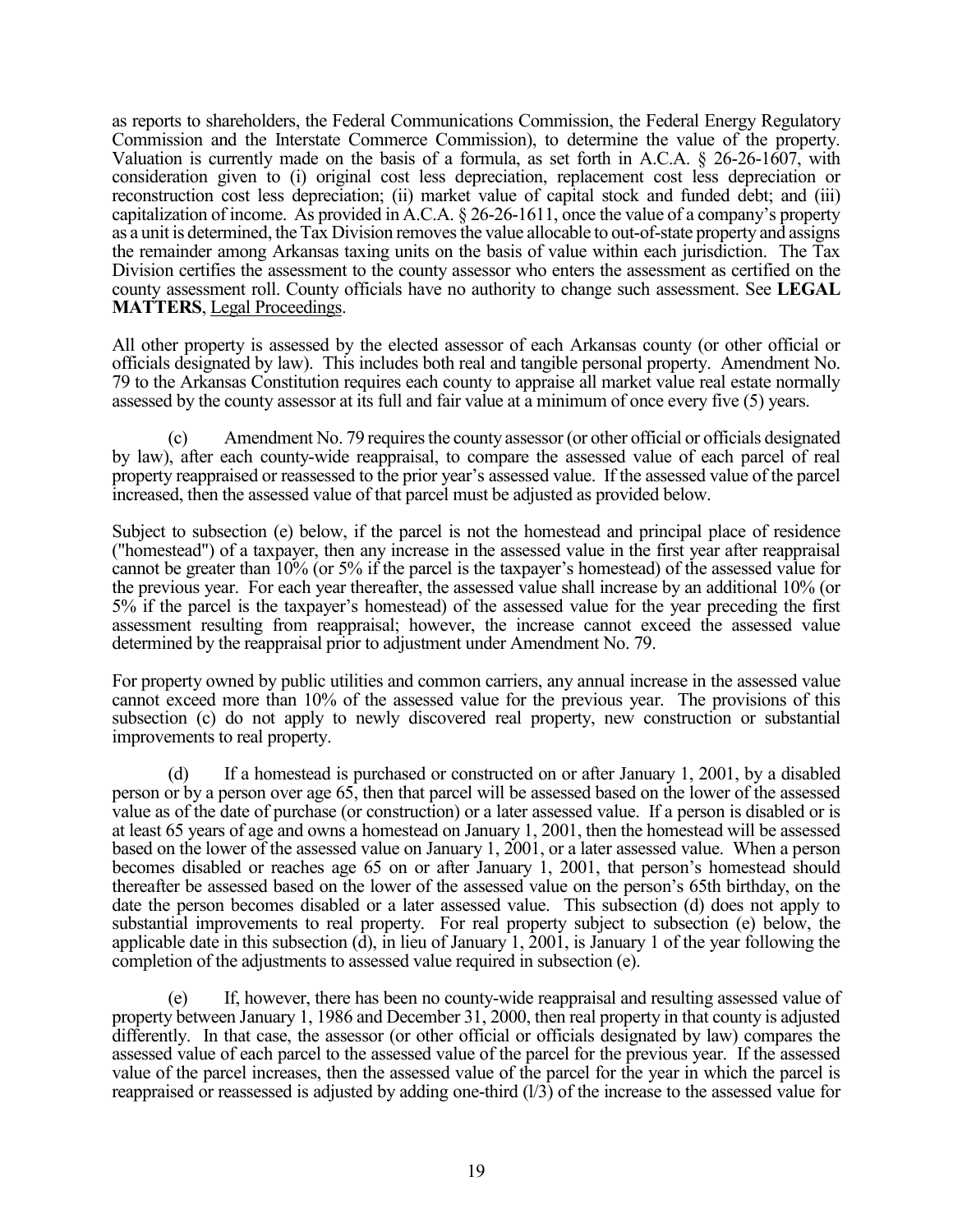the year prior to appraisal or reassessment. An additional one-third  $(1/3)$  of the increase is added in each of the next two (2) years.

The adjustment contemplated by subsection (e) does not apply to the property of public utilities or common carriers. No adjustment will be made for newly discovered real property, new construction or substantial improvements to real property.

(f) Property is currently assessed in an amount equal to 20% of its value. The percentage can be increased or decreased by the General Assembly.

The total of the millage levied by each taxing entity (municipalities, counties, school districts and community college districts) in which the property is located is applied against the assessed value to determine the tax owed. The assessed value of taxable property is revised each year and the total millage levied in that calendar year is applied against the assessed value for the calendar year. Assessed value for each year is determined as of January 1 of that year. Tangible personal property, including automobiles, initially acquired after January 1 and before June 1 is required to be assessed in the year of acquisition. Otherwise, only property owned by a taxpayer on January 1 is assessed for that calendar year.

The total taxes levied by all taxing authorities are collected together by the county collector of the county in which the property is located in the calendar year immediately following the year in which levied. Taxes are due and payable between the first business day in March and October 15, inclusive. Taxes not paid by October 15 are delinquent and subject to a 10% penalty. Real estate as to which taxes are delinquent for two successive years is certified to the State Land Commissioner, who offers the property for sale. The proceeds of such sale are distributed among the taxing authorities. Delinquent real property may be redeemed by the taxpayer within two years of the delinquency. Delinquent personal property taxes may be collected by distraint and public sale of the taxpayer's property.

Constitutional Amendment Affecting Personal Property Taxes. At the 1992 general election, a Constitutional amendment was approved which exempts from all personal property taxes items of household furniture and furnishings, clothing, appliances and other personal property used within the home. The effective date of the amendment was January 1, 1993.

Constitutional Amendment Nos. 59 and 79. Prior to the adoption of Amendment No. 59 to the Arkansas Constitution, the Constitution mandated that:

"All property subject to taxation shall be taxed according to its value, that value to be ascertained in such manner as the General Assembly shall direct, making the same equal and uniform throughout the State. No one species of property from which a tax may be collected shall be taxed higher than other species of property of equal value . . . ."

In the case of Arkansas Public Service Commission v. Pulaski County Board of Equalization, 266 Ark. 64, 582 S.W.2d 942 (June 25, 1979), the Supreme Court of Arkansas held that the then current assessment process, as prescribed by certain legislation and administrative regulations, was in violation of the Constitutional mandate in that (1) it provided for the assessment of certain property on the basis of "use value" as opposed to market value, (2) it did not provide for equal and uniform assessments throughout the State and (3) it provided for assessments based on past, as opposed to current, market values. The Court ordered a statewide reassessment to bring the assessments into conformity with the constitutional requirements. It was provided that the reassessment would be completed over a five year period, with 15 of the 75 counties in the State to be reassessed each year. The reassessment was accomplished in calendar years 1981 through 1985.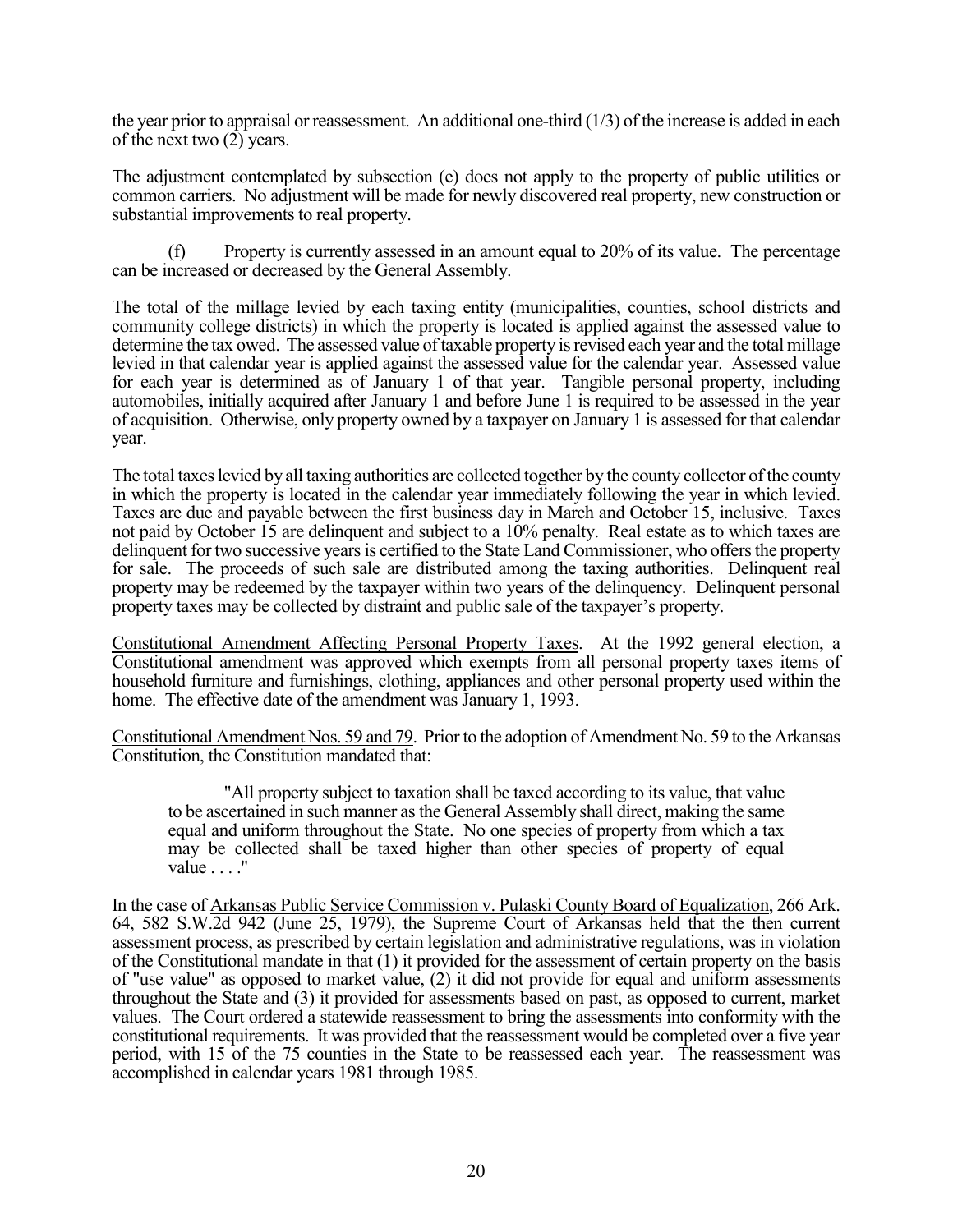Legislative studies indicated that the effect of the Court-ordered reassessment would be to substantially increase real estate assessments in most or all counties of the State, with the result being, if tax rates remained the same, to substantially increase real estate taxes. The Arkansas General Assembly submitted to the electors of the State a proposed Constitutional amendment designed to prevent the substantial tax increase that would otherwise result from the reassessment. The proposed Amendment was approved at the 1980 General Election and is now Amendment No. 59 to the Arkansas Constitution.

At the 2000 general election, Constitutional Amendment No. 79 was adopted by a majority of the voters and went into effect on January 1, 2001. Among other things, Amendment No. 79 allows for an annual state credit against ad valorem property tax on a homestead in the amount of not less than \$300. The credit must not be applied in a manner that would impair a bondholder's interest in ad valorem debt service revenues.

Amendment No. 59 provides that whenever a county-wide reassessment results in an increase of assessed value of 10% or more, the tax rate of each taxing unit on property located in that county is to be adjusted as provided in the Amendment. The year in which the reassessment is completed is designated the "Base Year." The assessed valuation for the Base Year is based on the reassessment. Amendment No. 79 requires that rollback adjustments under Amendment No. 59 be determined after the adjustments are made to assessed value under Amendment No. 79. See FINANCIAL INFORMATION, Assessment of Property and Collection of Property Taxes.

The tax rate applicable to other real property is computed by (1) deducting from the Base Year assessed value of the real estate the assessed value of newly-discovered real estate and new construction and improvements to real property to arrive at the reassessed value of previously assessed real property, (2) determining the tax rate necessary to produce from the previously assessed real property (on the basis of the Base Year assessment) the same amount of revenues produced from such property in the Base Year (on the basis of the last previous assessed value and the tax rate applicable to collections in the Base Year), and (3) either (a) fixing the tax rate determined in (2) as the tax rate for the real property, including newly-discovered real property and new construction and improvements to real estate, or (b) if the tax rate so fixed would produce less than 110% of the revenues from real estate produced in the Base Year, increasing the tax rate in an amount sufficient to produce such 110% of revenues.

The General Assembly, in Act No. 848 of 1981, implemented the procedures of Amendment No. 59. A.C.A. § 26-26-404, provides that the computation is to be made separately for each tax source or millage levy (in the case of the school districts this would require separate computations for operation and maintenance millage and debt service millage), with the new tax rate for each millage levy to be rounded up to the nearest  $1/10$  mill. In the case of debt service millage, the tax rate as so adjusted will continue as the continuing annual tax rate until retirement of the bonds to which pledged. The adjusted rate for operation and maintenance millage would be subject to change at each annual school election in accordance with law.

Amendment No. 79 provides that the tax rate for personal property and property of public utilities and regulated carriers should be the same as that for real property. Personal property rates currently not equal to real property rates should be reduced to the level of the real property rate unless a higher rate is "necessary to provide a level of income sufficient to meet the current requirements of all principal, interest, paying agent fees, reserves, and other requirements" of a bond issue.

Amendment No. 59 contains the following specific provision in regard to debt service millage:

"The General Assembly shall, by law, provide for procedures to be followed with respect to adjusting ad valorem taxes or millage pledged for bonded indebtedness purposes, to assure that the adjusted or rolled-back rate of tax or millage levied for bonded indebtedness purposes will, at all times, provide a level of income sufficient to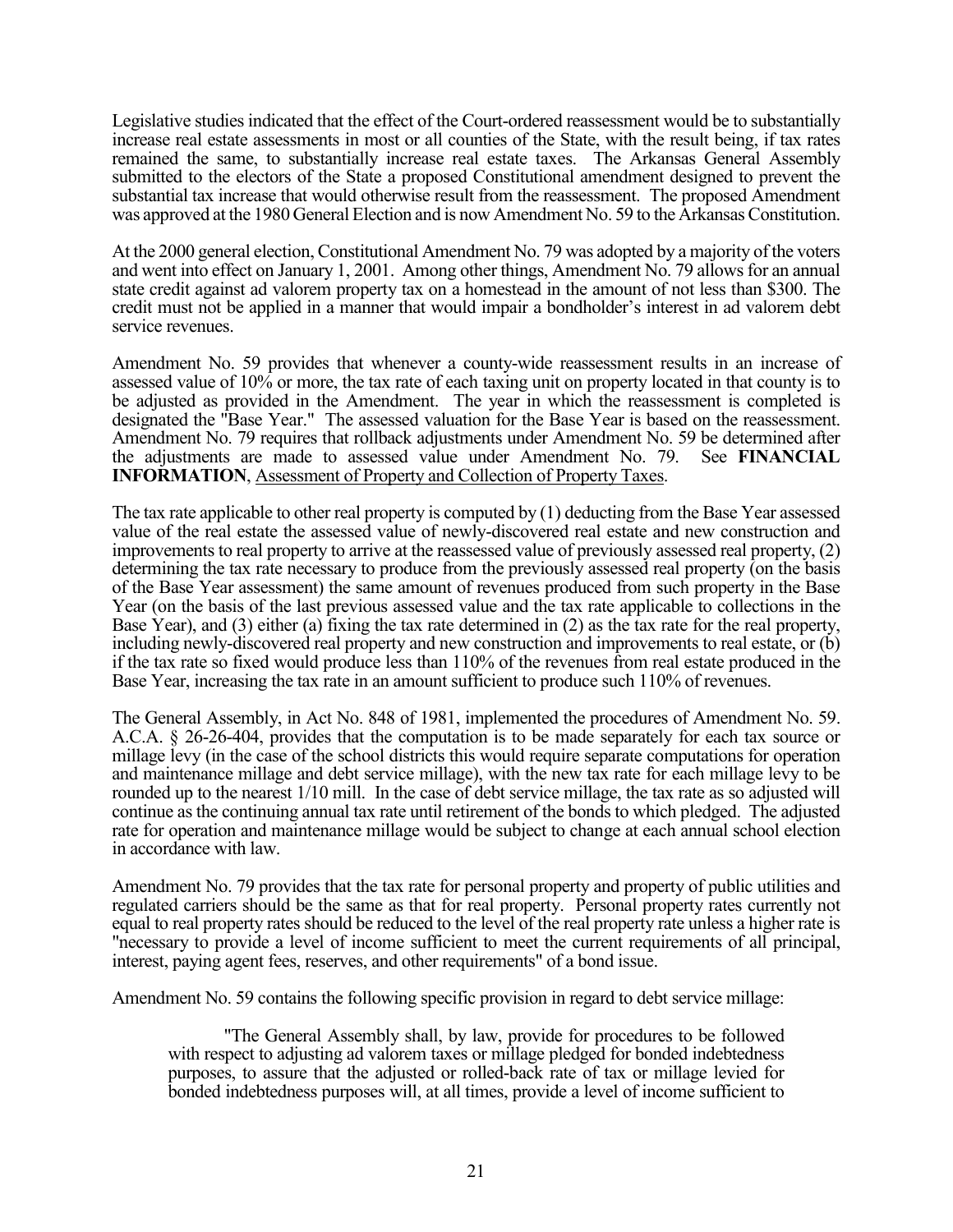meet the current requirements of all principal, interest, Paying Agent's fees, reserves, and other requirements of the bond indenture."

A.C.A. § 26-26-402(b) provides:

"If it is determined that the adjustment or rollback of millages as provided for herein will render income from millages pledged to secure any bonded indebtedness insufficient to meet the current requirements of all principal, interest, paying agent fees, reserves and other requirements of a bond indenture any such pledged millage shall be rolled back or adjusted only to a level which will produce at least a level of income sufficient to meet the current requirements of all principal, interest, paying agent fees, reserves, and other requirements of the bond indenture."

If the assessed value of all classes of taxable property located in a school district remain at the same level, without increase or decrease, and the total school tax rates applicable to real and personal property remain constant, then the annual revenues derived from taxable real and personal property will be the same in each year. This would be true of annual revenues available for debt service on bonds, as well as other annual revenues of the district.

Major Taxpayers. Based on the 2019 assessed valuation, the top ten taxpayers within the boundaries of the District are:

|                                |                       | Percentage of District's |
|--------------------------------|-----------------------|--------------------------|
| Name                           | <b>Assessed Value</b> | Assessed Value $(\% )$   |
| Mars Petcare US, Inc.          | \$18,450,580          | 4.67                     |
| PW Real Estate LLC (Umarex)    | 5,639,050             | 1.43                     |
| <b>Graphic Packaging</b>       | 5,246,411             | 1.33                     |
| <b>MR Capital Reserve</b>      | 4,537,030             | 1.15                     |
| Arkansas Valley Electric Co-op | 2,377,003             | 0.61                     |
| Walmart                        | 2,080,475             | 0.53                     |
| Stephens' Production Co.       | 2,017,270             | 0.51                     |
| Enable Midstream Partners LLC  | 1,990,331             | 0.50                     |
| Enable Gas Transmission LLC    | 1,546,444             | 0.39                     |
| Southwestern Electric Power    | 1,295,094             | 0.32                     |

# LEGAL MATTERS

Litigation Over State Funding for Schools. In an Order issued November 9, 1994, the Honorable Annabelle C. Imber held that the existing state funding system for public education violated the equal protection provision of the Arkansas Constitution and violated Article 14, § 1 of the Arkansas Constitution by "failing to provide a general, suitable and efficient system of free public education." Lake View School Dist. No. 15 of Phillips County, Arkansas v. Jim Guy Tucker, Case No. 92-5318 (1994). After years of litigation and legislation, the Arkansas Supreme Court concluded (on May 31, 2007) that the system of public school financing was now in constitutional compliance.

At the 1996 general election, a Constitutional Amendment was passed ("Amendment No. 74") which establishes a statewide 25-mill property tax minimum for maintenance and operation of the public schools (the "Uniform Rate of Tax"). The Uniform Rate of Tax replaces that portion of local school district ad valorem taxes available for maintenance and operation. The Uniform Rate of Tax is to be collected in the same manner as other school property taxes, but the revenues generated from the Uniform Rate of Tax are remitted to the State Treasurer for distribution to the school districts.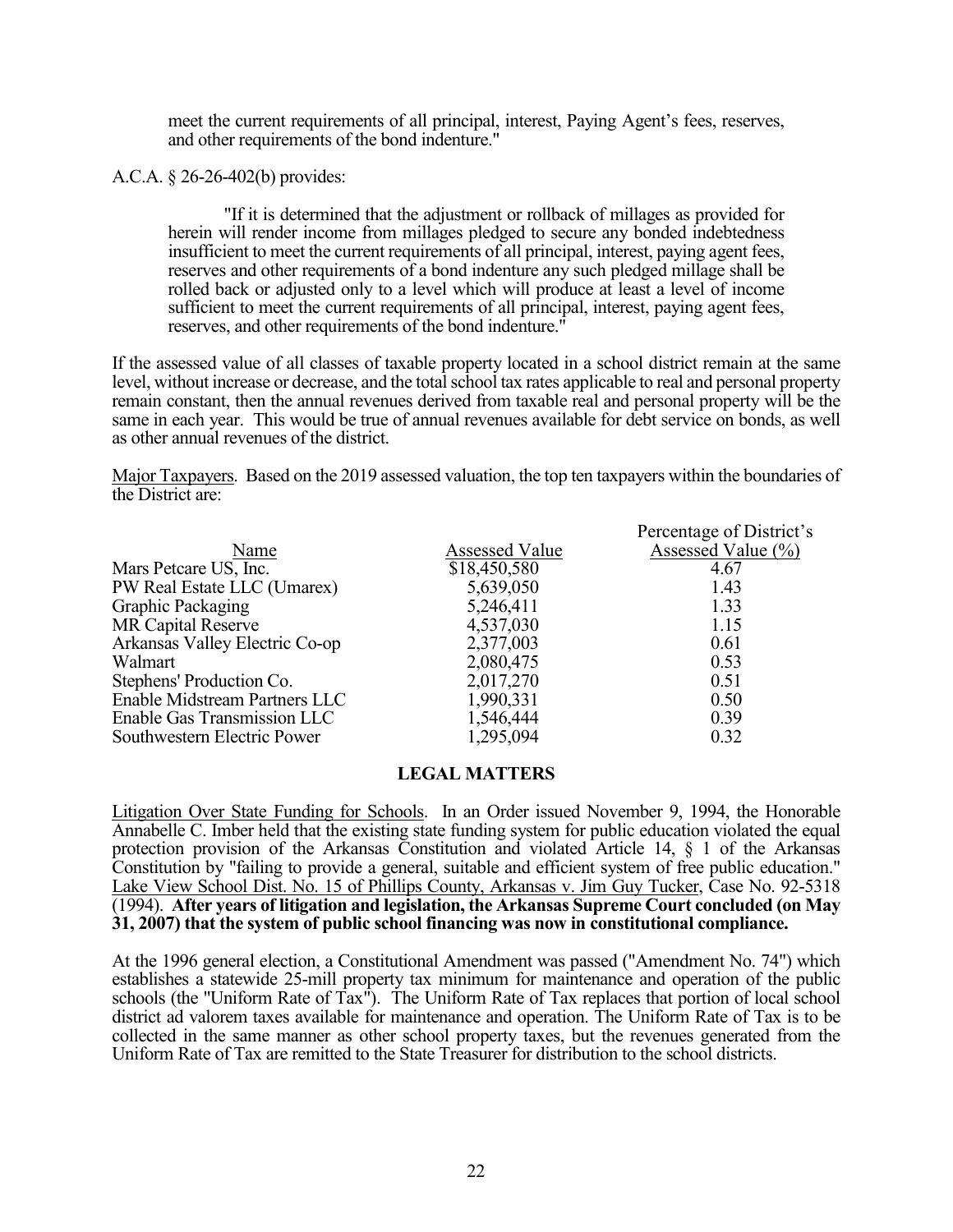Legal Proceedings. No litigation is pending, or to the best knowledge of the District threatened, questioning the existence of the District, its boundaries, the assessed value of taxable property located within the District, any taxes levied by the District, the title of any member of the Board of Directors to his office, or questioning the authority of the District to issue the Bonds or any proceedings relating thereto.

Legal Opinion. Issuance of the Bonds is subject to the unqualified approving opinion of Bond Counsel to the effect that the Bonds have been lawfully issued under the Constitution and laws of the State of Arkansas and constitute valid, binding and enforceable obligations of the District.

Tax Exemption. In the opinion of Bond Counsel, under existing law, the interest on the Bonds is exempt from Arkansas income tax and from property taxes.

Also, in the opinion of Bond Counsel, interest on the Bonds under existing law (a) is excludable from gross income for federal income tax purposes, and (b) is not an item of tax preference for purposes of the federal alternative minimum tax. The opinion set forth above is subject to the condition that the District comply with all requirements of the Code that must be satisfied subsequent to the issuance of the Bonds in order that interest thereon be (or continue to be) excludable from gross income for federal income tax purposes. These requirements generally relate to arbitrage and the use of the proceeds of the Bonds. Failure to comply with certain of such requirements could cause the interest on the Bonds to be so included in gross income retroactive to the date of issuance of the Bonds. The District has covenanted to comply with all such requirements.

Prospective purchasers of the Bonds should be aware that (i) with respect to insurance companies subject to the tax imposed by Section 831 of the Code, Section 832(b)(5)(B)(i) reduces the deduction for loss reserves by 15 percent of the sum of certain items, including interest on the Bonds, (ii) interest on the Bonds earned by certain foreign corporations doing business in the United States could be subject to a branch profits tax imposed by Section 884 of the Code, (iii) passive investment income including interest on the Bonds may be subject to federal income taxation under Section 1375 of the Code for Subchapter S corporations that have Subchapter C earnings and profits at the close of the taxable year if greater than 25% of the gross receipts of such Subchapter S corporation is passive investment income, and (iv) Section 86 of the Code requires recipients of certain Social Security and certain Railroad Retirement benefits to take into account in determining gross income, receipts or accruals of interest on the Bonds.

Prospective purchasers of the Bonds should be further aware that Section 265 of the Code denies a deduction for interest on indebtedness incurred or continued to purchase or carry the Bonds or, in the case of a financial institution, that portion of a holder's interest expense allocated to interest on the Bonds, except with respect to certain financial institutions (within the meaning of Section 265(b)(5) of the Code).

An exception allows a deduction of certain interest expense allocable to "qualified tax-exempt obligations." Under the Code, the term includes any obligation which (1) is not a "private activity bond" within the meaning of the Code (excluding from that term "qualified  $501(c)(3)$  bonds"), (2) is issued by an issuer (and subordinate entities) which reasonably anticipates to issue not more than \$10,000,000 of tax-exempt obligations (other than private activity bonds (excluding from that term "qualified  $501(c)(3)$ ) bonds" under Section 145 of the Code)) during the calendar year, and (3) is so designated by the issuer.

The District has designated the Bonds as "qualified tax-exempt obligations" and has covenanted not to use the proceeds of the Bonds in a manner which would cause the Bonds to be "private activity bonds," and has represented that the District and its subordinate entities have not and do not expect to issue more than \$10,000,000 of such tax-exempt obligations during calendar year 2021.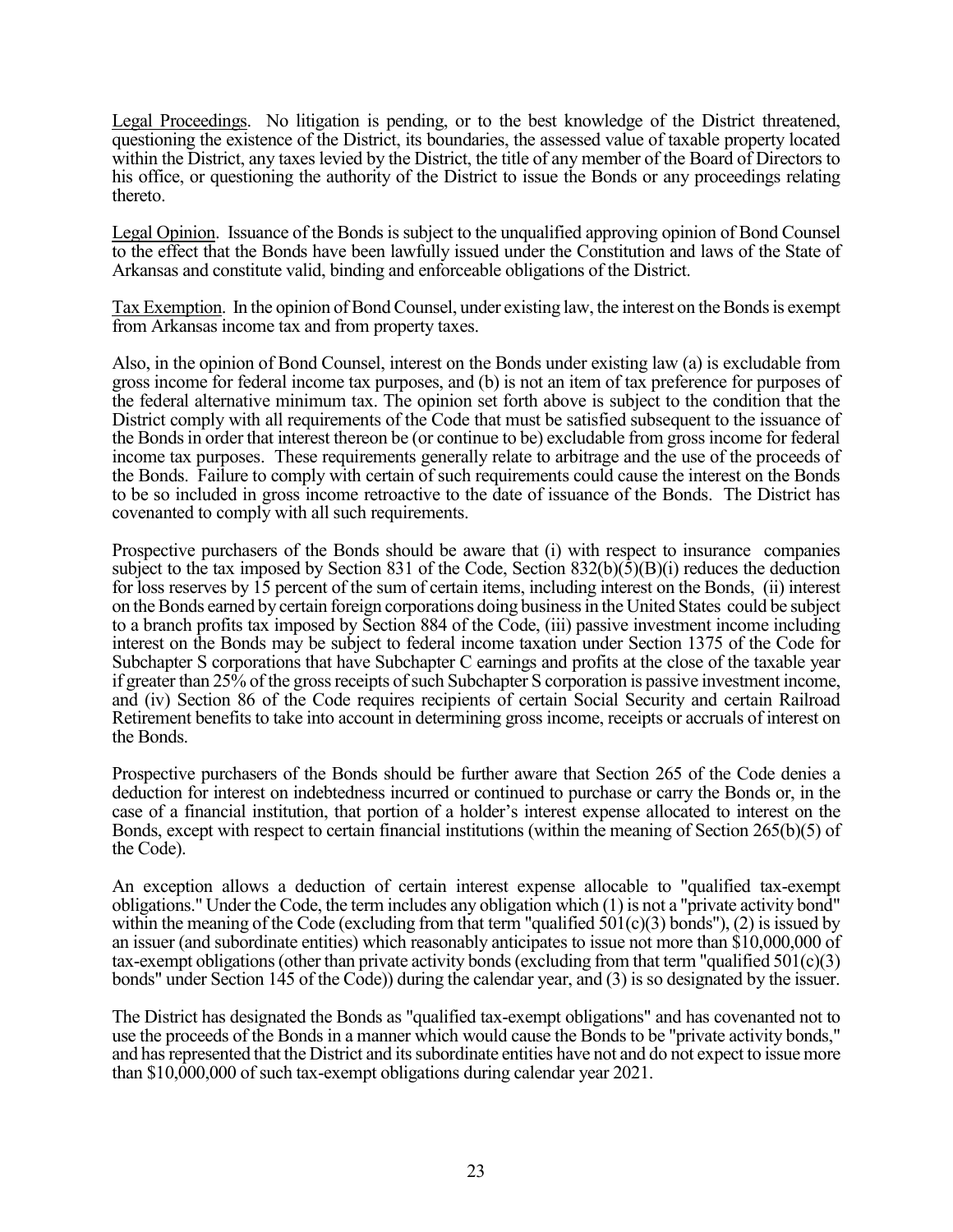Prospective purchasers of the Bonds should also be aware that A.C.A. § 26-51-431(b) states that Section 265(a) of the Internal Revenue Code is adopted for the purpose of computing Arkansas individual income tax liability. Subsection (c) provides that in computing Arkansas corporation income tax liability, no deduction shall be allowed for interest "on indebtedness incurred or continued to purchase or carry obligations the interest on which is wholly exempt from the taxes imposed by Arkansas law." On December 8, 1993, the Arkansas Department of Finance and Administration Revenue Division issued Revenue Policy Statement 1993-2, which provides in part:

Financial institutions may continue to deduct interest on indebtedness incurred or continued to purchase or carry obligations which generate tax-exempt income to the same extent that the interest was deductible prior to the adoption of Section 17 of Act 785 of 1993 (A.C.A. § 26-51-431(b) and (c)).

As shown on the cover page of this Official Statement, certain of the Bonds are being sold at a premium (collectively, the "Premium Bonds"). An amount equal to the excess of the issue price of a Premium Bond over its stated redemption price at maturity constitutes premium on such Premium Bond. An initial purchaser of a Premium Bond must amortize any premium over such Premium Bond's term using constant yield principles, based on the purchaser's yield to maturity (or, in the case of Premium Bonds callable prior to their maturity, by amortizing the premium to the call date, based on the purchaser's yield to the call date and giving effect to the call premium). As premium is amortized, the amount of the amortization offsets a corresponding amount of interest for the period and the purchaser's basis in such Premium Bond is reduced by a corresponding amount resulting in an increase in the gain (or decrease in the loss) to be recognized for federal income tax purposes upon a sale or disposition of such Premium Bond prior to its maturity. Even though the purchaser's basis may be reduced, no federal income tax deduction is allowed. Purchasers of the Premium Bonds should consult their tax advisors with respect to the determination and treatment of premium for federal income tax purposes and with respect to the state and local tax consequences of owning a Premium Bond.

Current and future legislative proposals, if enacted into law, clarification of the Code or court decisions may cause interest on the Bonds to be subject, directly or indirectly, in whole or in part, to federal income taxation or otherwise prevent holders of the Bonds from realizing the full current benefit of the tax status of such interest. The introduction or enactment of any other legislative proposals or clarification of the Code or court decisions may affect, perhaps significantly, the market price for, or marketability of, the Bonds. Prospective purchasers of the Bonds should consult their own tax advisors regarding any proposed or enacted federal or state tax legislation, regulations or litigation, as to which Bond Counsel expresses no opinion.

Non-Litigation Certificate. Upon delivery of the Bonds the District will furnish a certificate to the effect that no litigation not described in the Official Statement is then pending which would affect the validity of or security for the Bonds.

Official Statement Certificate. Upon delivery of the Bonds, the District will furnish a certificate to the effect that the Official Statement does not contain any untrue statement of a material fact or omits to state a material fact required to be stated therein to make the statements therein, in the light of the circumstances under which they were made, not misleading.

# CONTINUING DISCLOSURE CERTIFICATE

The following is a summary of certain provisions of the Continuing Disclosure Certificate, which will be executed by the District.

Purpose of the Continuing Disclosure Certificate. The Continuing Disclosure Certificate describes the District's continuing obligation to provide certain financial and other information with respect to the Bonds, and is for the benefit of the Beneficial Owners of the Bonds.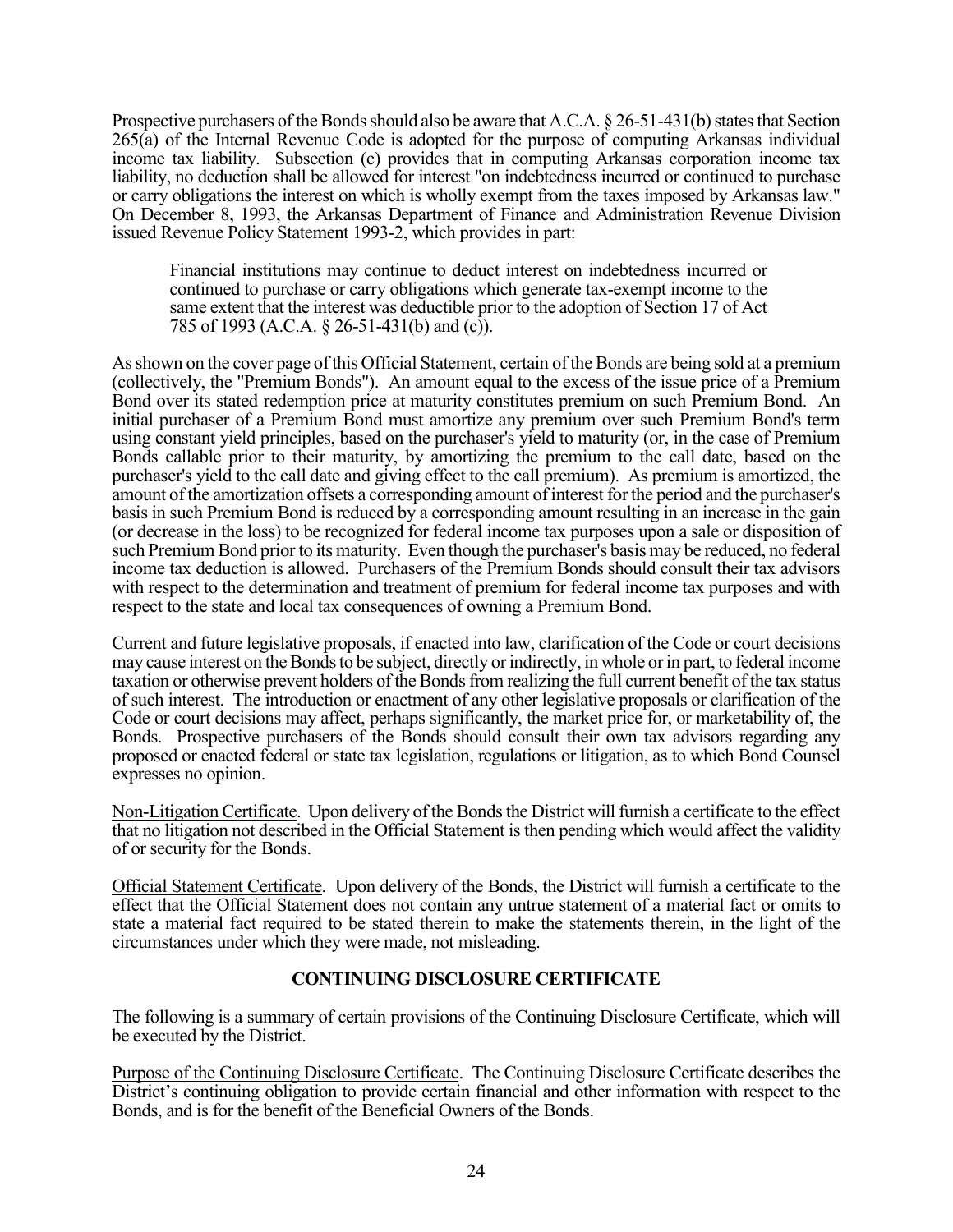Provision of Annual Financial Information and Operating Data. The District has agreed to provide within ninety (90) days after the end of the District's fiscal year, its Annual Financial Report ("AFR"). The AFR will include, among other things, the information contained under DESCRIPTION OF THE SCHOOL DISTRICT, Assessed Valuation, DEBT STRUCTURE, Outstanding Indebtedness, DEBT STRUCTURE, Debt Service Schedule and Coverage, FINANCIAL INFORMATION, Sources and Uses of Funds, and FINANCIAL INFORMATION, Collection of Taxes. The District will also provide its audit within ninety (90) days after the audit has been completed and received by the District. The annual financial statements shall be prepared using accounting practices prescribed by A.C.A. § 10-4-413 as it may be amended from time to time, or any successor statute, and shall be audited by the Legislative Joint Auditing Committee, Division of Legislative Audit of the State of Arkansas, or by an independent certified public accountant. The District shall also provide, not later than ninety (90) days after the end of the District's fiscal year, its LEA Financial Report. Additionally, the District will provide timely notice of the occurrence of listed events relating to the Bonds as hereinafter described. The District has agreed to provide this information in an effort to comply with Rule 15c2-12 of the Securities and Exchange Commission, as the same may be amended from time to time (the "Rule").

Any or all of the foregoing information may be incorporated by reference from other documents, including official statements of debt issues with respect to the District that are available to the public on the Municipal Securities Rulemaking Board ("MSRB") website or filed with the Securities and Exchange Commission.

Notice of Listed Events. The District agrees that it will furnish to the MSRB, not later than ten (10) business days after the occurrence of such event, notice of any of the following events with respect to the Bonds:

- (a) principal and interest payment delinquencies;
- (b) non-payment related defaults, if material;
- (c) unscheduled draws on debt service reserves reflecting financial difficulties;
- (d) unscheduled draws on credit enhancements reflecting financial difficulties;
- (e) substitution of credit or liquidity providers, or their failure to perform;

(f) adverse tax opinions, the issuance by the Internal Revenue Service of proposed or final determinations of taxability, Notices of Proposed Issue (IRS Form 5701-TEB) or other material notices or determinations with respect to the tax status of the security, or other material events affecting the taxexempt status of the security;

- (g) modifications to rights of security holders, if material;
- (h) bond calls, if material;
- (i) defeasances and tender offers;
- (j) release, substitution, or sale of property securing repayment of the securities, if material;
- (k) rating changes;
- (l) bankruptcy, insolvency, receivership or similar event of the obligated person;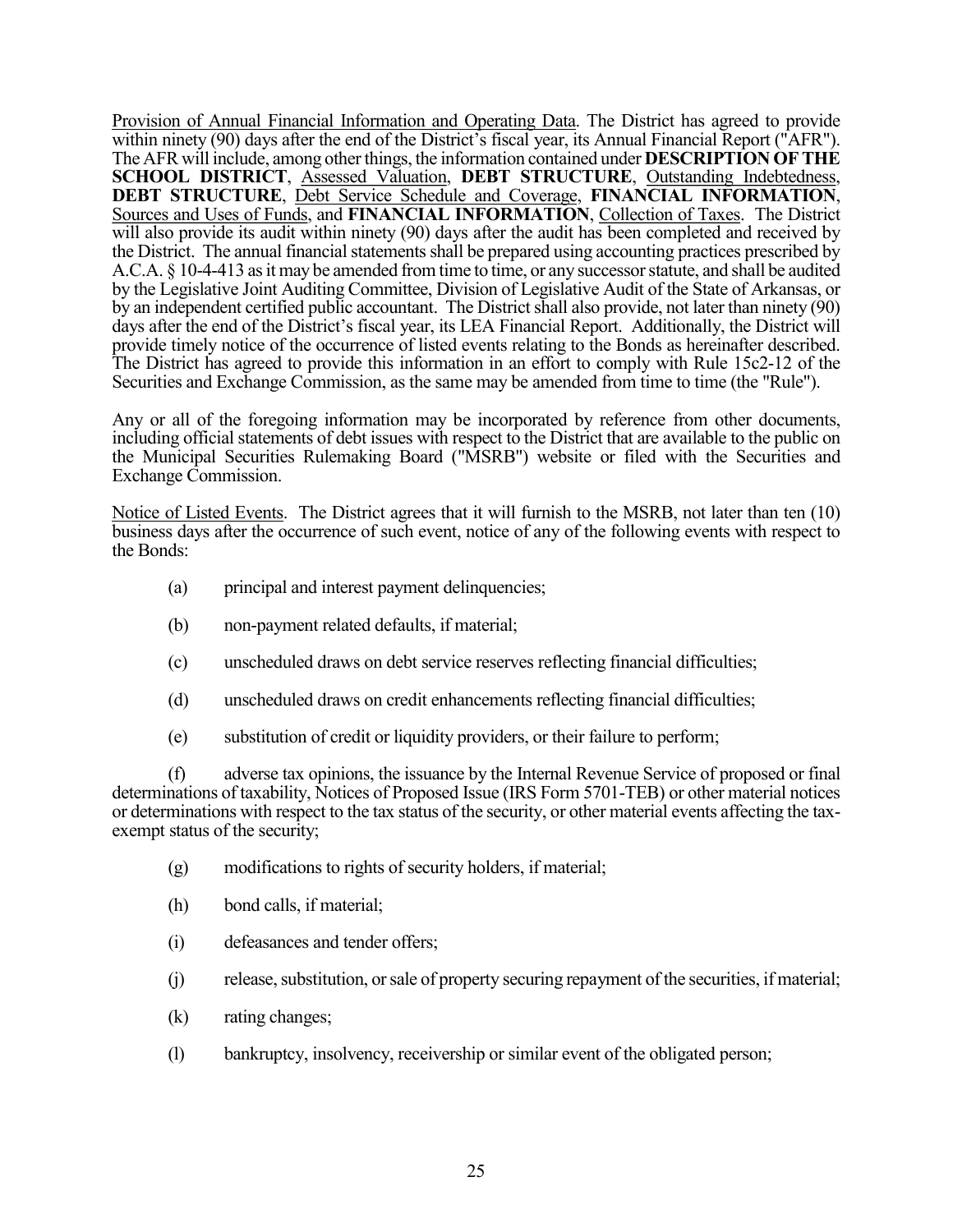(m) the consummation of a merger, consolidation or acquisition involving an obligated person or the sale of all or substantially all of the assets of the obligated person, other than in the ordinary course of business, the entry into a definitive agreement to undertake such action or the termination of a definitive agreement relating to any such actions, other than pursuant to its terms, if material;

(n) appointment of a successor or additional trustee or the change of name of a trustee, if material;

(o) incurrence of a Financial Obligation (as defined below) of the obligated person, if material, or agreement to covenants, events of default, remedies, priority rights, or other similar terms of a Financial Obligation of the obligated person, any of which affect security holders, if material; and

(p) default, event of acceleration, termination event, modification of terms, or other similar events under the terms of a Financial Obligation of the obligated person, any of which reflect financial difficulties.

"Financial Obligation" is defined as a (i) debt obligation; (ii) derivative instrument entered into connection with, or pledged as security or a source of payment for, an existing or planned debt obligation; or (iii) guarantee of (i) or (ii). The term Financial Obligation does not include municipal securities as to which a final official statement has been filed with the MSRB pursuant to the Rule.

The District further agrees that it will furnish to the MSRB notice of any failure of the District to provide the annual financial information or operating data required hereunder on or before the date specified.

District to Disseminate Information and Notices. The District agrees to disseminate the AFR to the MSRB, and to disseminate any notice of a listed event specified above to the MSRB.

Amendment; Waiver. Notwithstanding any other provision of the Continuing Disclosure Certificate, the District may amend the Continuing Disclosure Certificate, and any provision of the Continuing Disclosure Certificate may be waived, provided that the following conditions are satisfied:

(a) If the amendment or waiver relates to the provisions of Sections  $3(A)$ , 4, or  $5(A)$  of the Continuing Disclosure Certificate, it may only be made in connection with a change in circumstances that arises from a change in the identity, nature or status of an obligated person with respect to the Bonds, or the type of business conducted;

(b) The undertaking, as amended or taking into account such waiver, would, in the opinion of nationally recognized bond counsel, have complied with the requirements of the Rule at the time of the original issuance of the Bonds, after taking into account any amendments or interpretations of the Rule, as well as any change in circumstances; and

(c) The amendment or waiver either (i) is approved by the owners of the Bonds in the same manner as provided in the Resolution for amendments to the Resolution with the consent of owners, or (ii) does not, in the opinion of nationally recognized bond counsel, materially impair the interests of the owners or Beneficial Owners of the Bonds.

In the event of any amendment or waiver of a provision of the Continuing Disclosure Certificate, the District shall describe such amendment in the next AFR, and shall include, as applicable, a narrative explanation of the reason for the amendment or waiver and its impact on the type (or in the case of a change of accounting principles, on the presentation) of financial information or operating data being presented by the District. In addition, if the amendment relates to the accounting principles to be followed in preparing financial statements, (i) notice of such change shall be given in the same manner as for a Listed Event under the Continuing Disclosure Certificate, and (ii) the AFR for the year in which the change is made should present a comparison (in narrative form and also, if feasible, in quantitative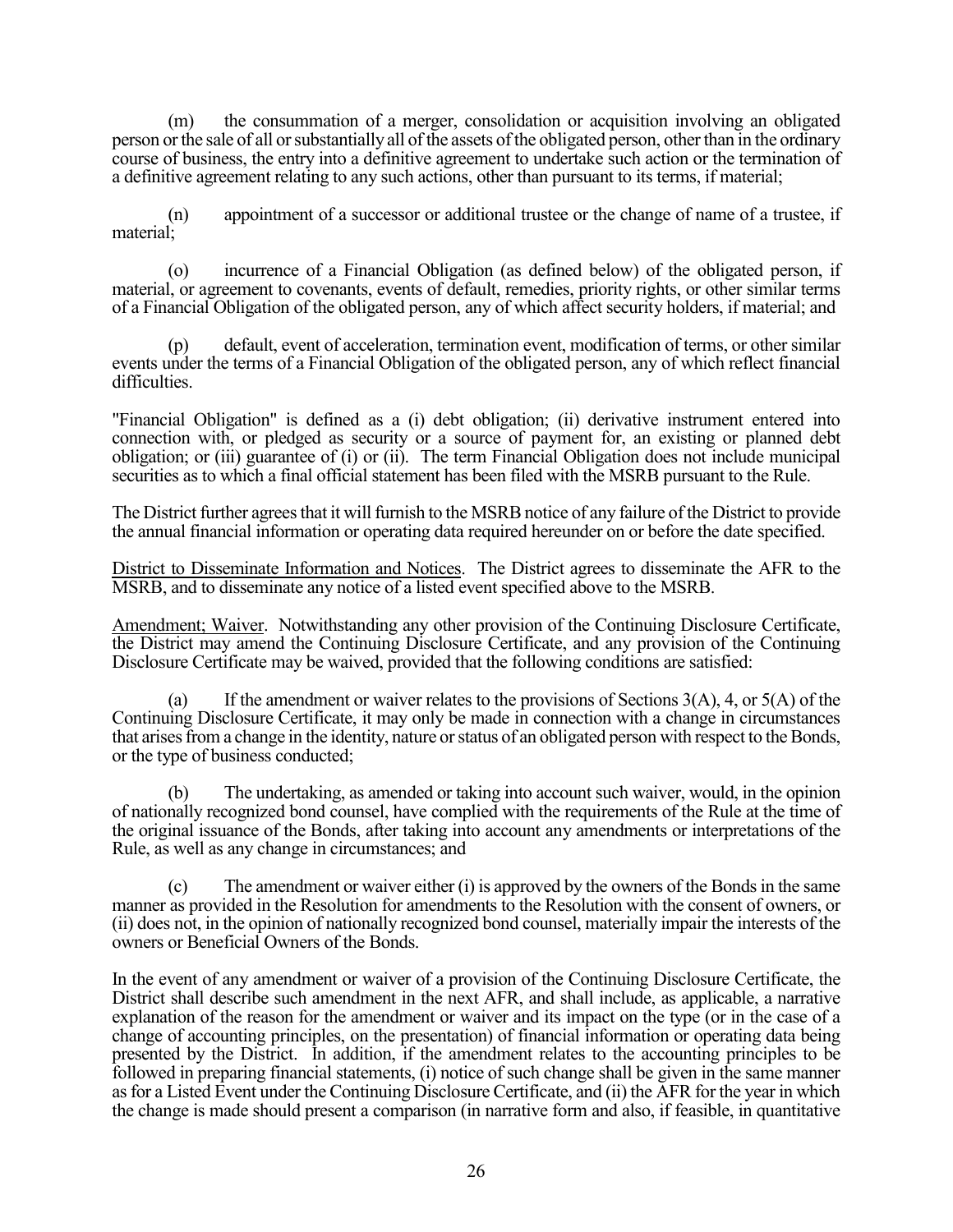form) between the financial statements as prepared on the basis of the new accounting principles and those prepared on the basis of the former accounting principles.

Additional Information. Nothing in the Continuing Disclosure Certificate shall be deemed to prevent the District from disseminating any other information, using the means of dissemination set forth in the Continuing Disclosure Certificate or any other means of communication, or including any other information in any report or notice made hereunder, in addition to that which is required by the Continuing Disclosure Certificate. If the District chooses to include any information in any report or notice made hereunder in addition to that which is specifically required by the Continuing Disclosure Certificate, the District shall have no obligation under the Continuing Disclosure Certificate to update such information or include it in any future report or notice.

Noncompliance. In the event of a failure of the District to comply with any provision of the Continuing Disclosure Certificate, any beneficial owner may take such actions as may be necessary and appropriate, including seeking mandamus or specific performance by court order, to cause the District to comply with its obligations under the Continuing Disclosure Certificate. Noncompliance with the Continuing Disclosure Certificate shall not be deemed an Event of Default under the Resolution, and the sole remedy under the Disclosure Agreement in the event of any failure of the District to comply with the Continuing Disclosure Certificate shall be an action to compel performance.

# CONTINUING DISCLOSURE PAST COMPLIANCE

While the District has not made any determination as to materiality, the following charts reflect the District's compliance and non-compliance with previous undertakings under the Rule for the past five (5) years.

# Annual Financial Information and Operating Data ("Annual Report")

Pursuant to previous Continuing Disclosure undertakings by the District, the District has agreed to provide to the MSRB its Annual Report within ninety (90) days after the end of each fiscal year (the "Submittal Deadline").

| Fiscal Year    |                    |                  | Status of  |
|----------------|--------------------|------------------|------------|
| Ending June 30 | Submittal Deadline | Date Filed $(1)$ | Compliance |
| 2016           | 09/28/16           | 09/06/16         | Compliant  |
| 2017           | 09/28/17           | 09/11/17         | Compliant  |
| 2018           | 09/28/18           | 09/25/18         | Compliant  |
| 2019           | 09/28/19           | 09/04/19         | Compliant  |
| 2020           | 09/28/20           | 09/08/20         | Compliant  |

 $(1)$  Actual date Annual Report was filed on MSRB's EMMA portal.

[Remainder of page intentionally left blank]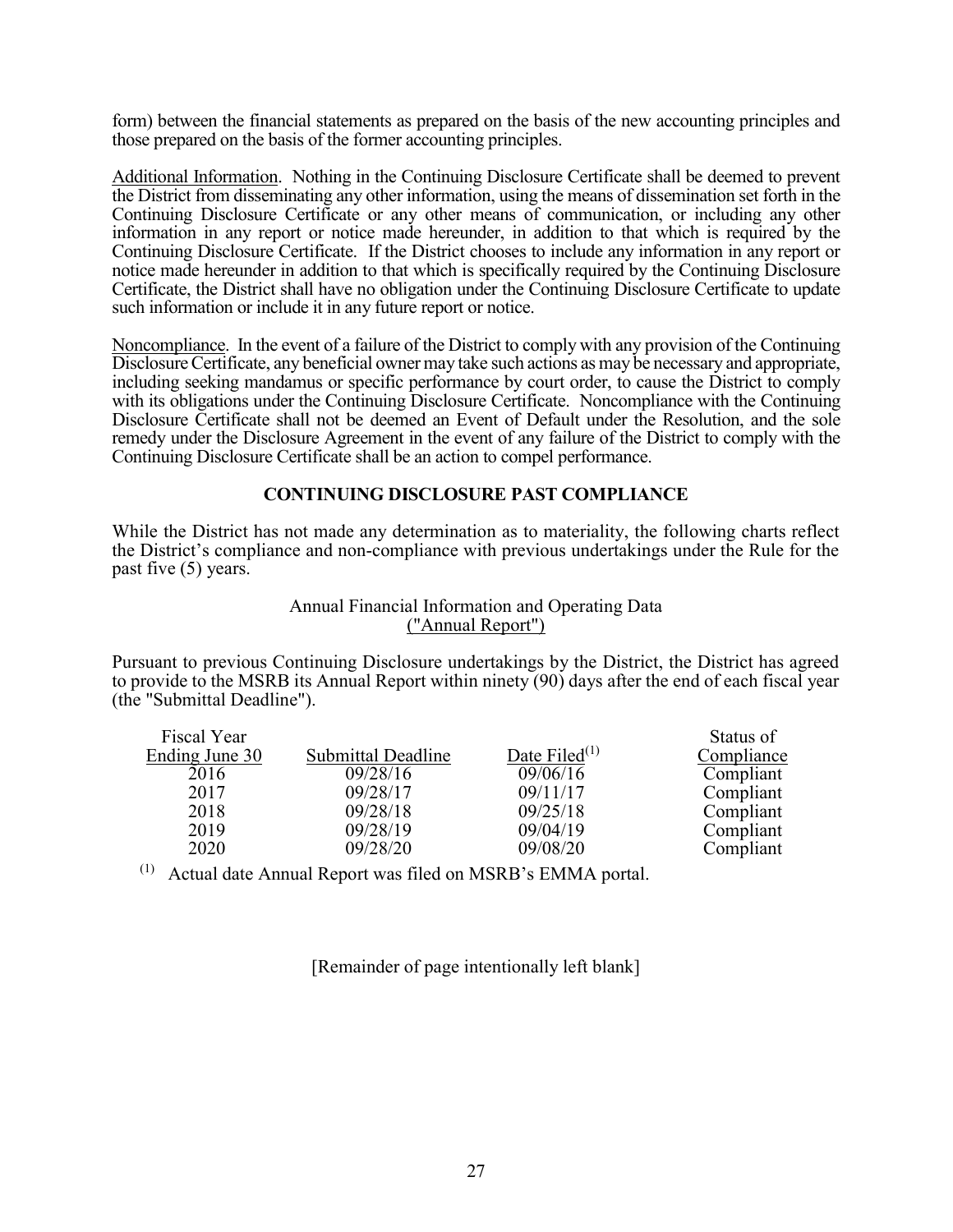# Audited Financial Statements ("AFS")

Pursuant to previous Continuing Disclosure undertakings by the District, the District has agreed to provide to the MSRB its AFS within ninety (90) days after the audit has been completed and received by the District.

| Audit for      |                   |                  |            |
|----------------|-------------------|------------------|------------|
| Fiscal Year    |                   |                  | Status of  |
| Ending June 30 | <b>Audit Date</b> | Date Filed $(1)$ | Compliance |
| 2016           | 11/16/16          | 12/23/16         | Compliant  |
| 2017           | 11/17/17          | 01/05/18         | Compliant  |
| 2018           | 10/12/18          | 11/12/18         | Compliant  |
| 2019           | 10/23/19          | 01/08/20         | Compliant  |
| 2020           | 10/30/20          | 01/26/21         | Compliant  |

 $(1)$  Actual date AFS was filed on MSRB's EMMA portal.

#### Listed Events

Within ten (10) business days after the occurrence of a Listed Event set forth in previous Continuing Disclosure undertakings (the "Listed Event"), the District has agreed to provide a notice of such Listed Event to the MSRB.

| The Listed                                            | Date of    |                  | Status of  |
|-------------------------------------------------------|------------|------------------|------------|
| Event                                                 | Occurrence | Date Filed $(1)$ | Compliance |
| Trustee name change                                   | 07/16/18   | 07/19/18         | Compliant  |
| Notice of Defeasance on issue 09/01/14                | 12/01/19   | 09/06/19         | Compliant  |
| Notice of Defeasance on issue 12/01/14                | 12/01/19   | 09/06/19         | Compliant  |
| Bond Call in Full/Notice of Defeasance issue 04/01/15 | 06/01/20   | 04/30/20         | Compliant  |
|                                                       |            |                  |            |

 $(1)$  Actual date Listed Event was filed on MSRB's EMMA portal.

#### MISCELLANEOUS

Bond Rating. Moody's Investors Service, Inc. ("Moody's") has assigned an "Aa2" enhanced rating to the Bonds. Certain information was supplied to the rating agency to be considered in evaluating the Bonds. Any rating issued will reflect only the views of the rating agency, and any explanation of the significance of such rating on the Bonds should be obtained from the rating agency. There is no assurance that the ratings obtained for the Bonds will be retained for any given period of time or that the same will not be revised downward or withdrawn entirely by the rating agency for the Bonds if, in its judgment, circumstances so warrant. Neither the Underwriter nor the District undertake any responsibility to oppose any revision or withdrawal of the rating. Any such downward revision or withdrawal of the rating obtained may have an adverse effect on the market price of the Bonds. The assignment of the enhanced rating reflects the additional bond security provided by A.C.A. §6-20- 1204.

Underwriting. The Underwriter has purchased the Bonds from the District at public sale upon competitive bids at a price of \$2,595,536.37 (principal amount plus \$4,547.25 of original issue premium less \$24,010.88 of Underwriter's discount).

Interest of Certain Persons. Stephens Inc. is serving as Municipal Advisor to the District in connection with the issuance of the Bonds. Stephens Inc., in its capacity as Municipal Advisor, has relied on the opinion of Bond Counsel and, other than yield and average weighted maturity calculations, has not verified and does not assume any responsibility for the information, covenants and representations contained in any of the legal documents with respect to the federal or state income tax status of the